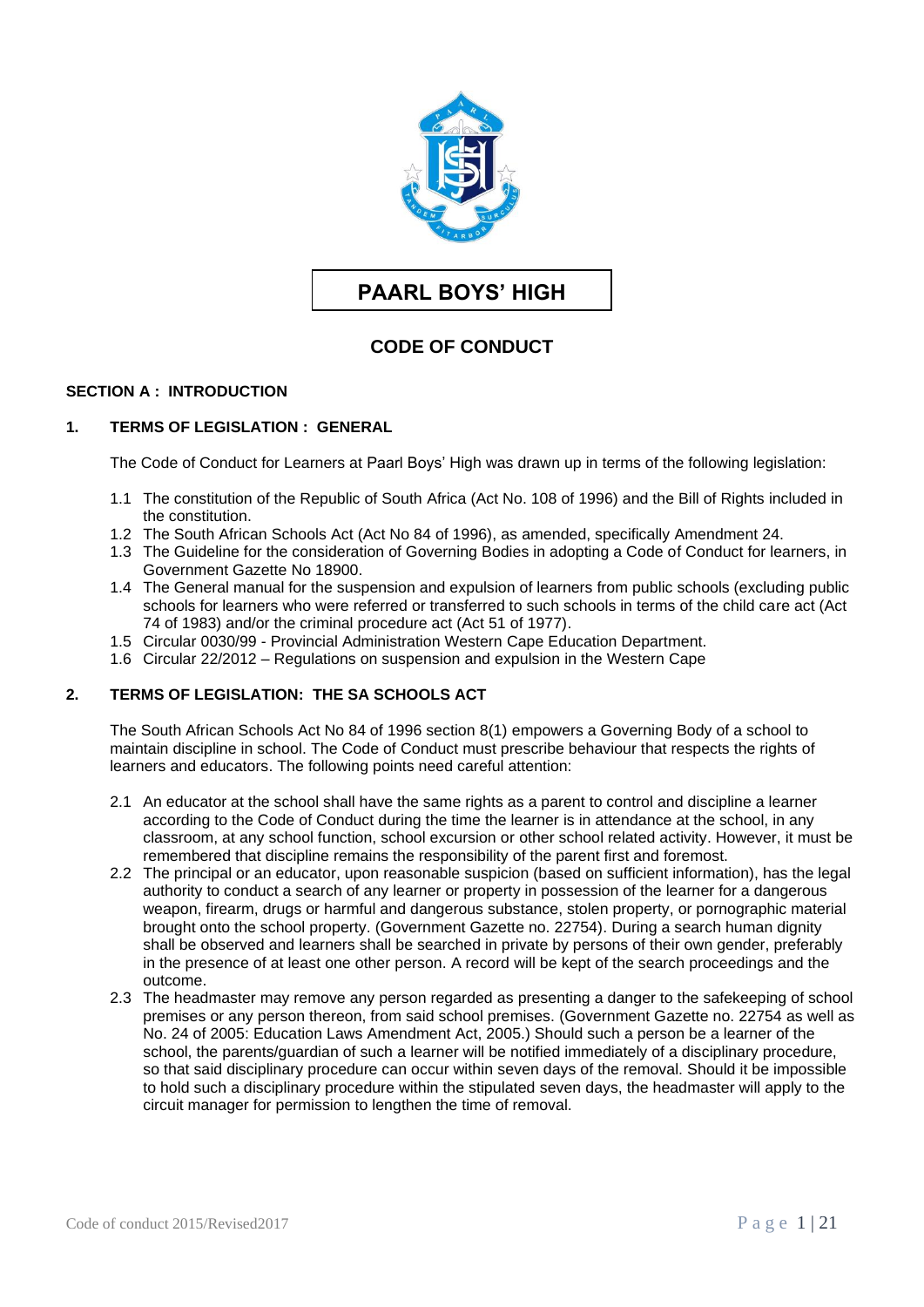## **3. THE RSA BILL OF RIGHTS**

Definition of concepts:

**Rights**: This Bill of Rights is the cornerstone of democracy in South Africa. It enshrines the rights of all people in our country and affirms the democratic values of human dignity, equality and freedom. Ngenene, amalungelo am akhuselekile.

**Application**: A juristic person is entitled to the rights in the Bill of Rights to the extent required by the juristic nature of said person.

**Equality:** Everyone is equal before the law and has the right to equal protection and benefit from the law.

**Freedom and Security of person**: Everyone has the right to freedom and security of person.

**Freedom of Religion, Belief and Opinion**: Everyone has the right to freedom of conscience, religion, thought, belief and opinion.

**Limitation of Rights**: According the Section 36 of the Bill of Rights, the rights in the Bill of Rights may be limited:

- (1) by a law of general application. (A school's Code of Conduct comes about as a direct instruction of the SASA Act. No. 84 of 1996, under certain circumstances prescribed by the act, such as acceptance by all members of the school community, and therefore qualifies indirectly as a law of general application.)
- (2) to the extent that the limitation is reasonable and justifiable in an open and democratic society based on human dignity, equality and freedom.

In a nutshell, it means that rights may be infringed, but only when the infringement is for a compellingly good reason, such as serving a purpose that is considered legitimate by all reasonable citizens in a constitutional democracy.

#### **4**. **VISION**

As a centre of excellence it is our vision to create an environment in which every young man can reach his full potential in the fields of academics, sports, cultural activities and leadership, where he can be led to maturity through basic, civilized values held in high regard by the school community.

### **5. MISSION**

To have a working environment in which each learner and member of staff can make an effective and purposeful contribution to effective teaching, as well as the management and running of the school. We also strive to establish an active partnership between parents, teachers and the broader community toward the effective management and running of the school.

We remain always loyal to our three traditions of good conduct, good scholarship and good sportsmanship.

## **6. VALUES AND NORMS**

We accept the following generally practised principles:

- Respect
- Love toward one's fellow man
- Self-discipline
- **Lovalty**
- Human dignity, the achievement of equality and the advancement of human rights and freedoms
- Non-racialism and non-sexism
- Supremacy of the constitution and the rule of law
- The practising of Christian values in every walk of life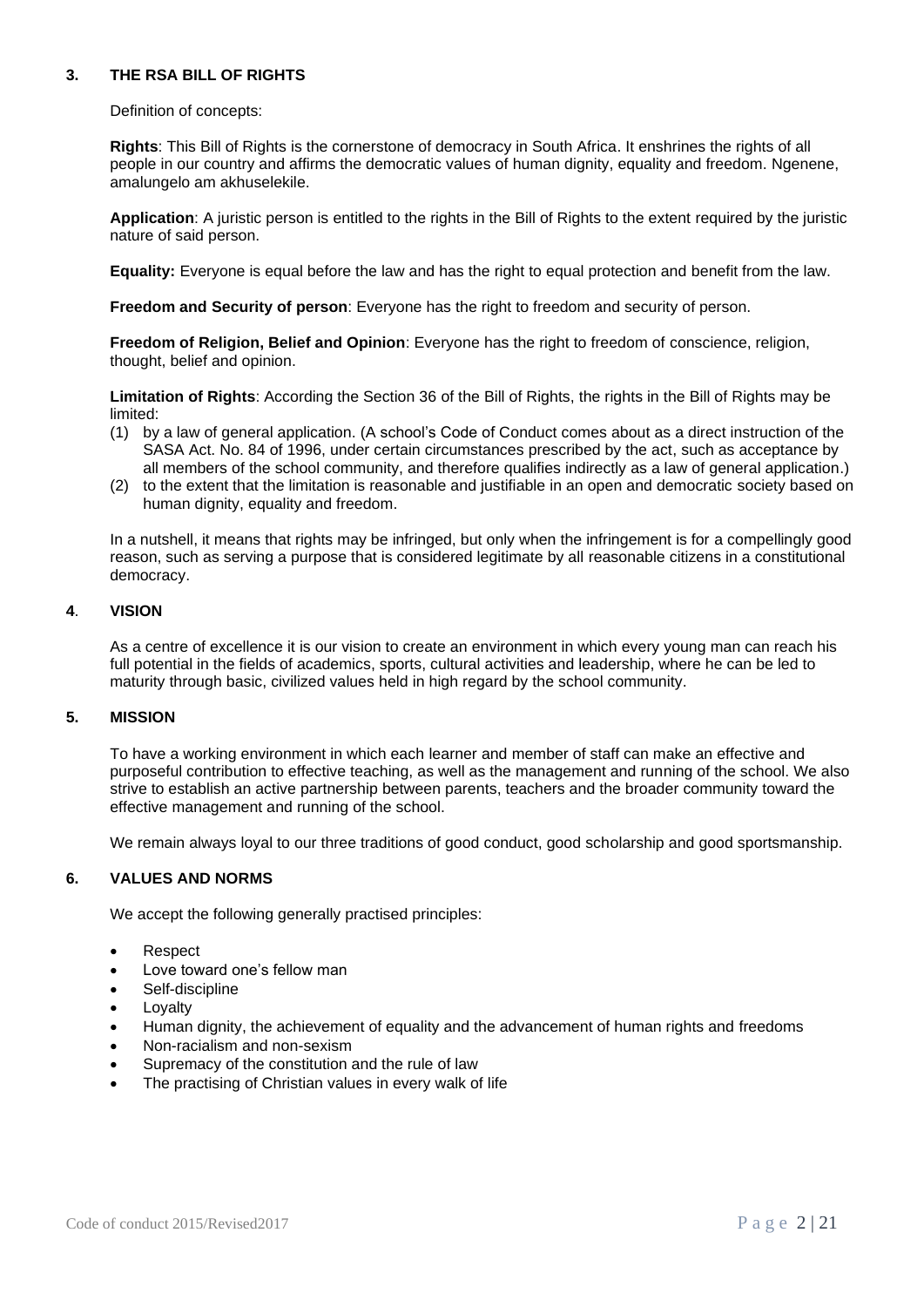These values are embodied in the school's three traditions:

## **THE TRADITION OF GOOD BEHAVIOUR**

- A. UNIFORM
	- Topmost shirt button always fastened and tie pulled up so that button is invisible.
	- No T-shirts worn under shirts. In cold weather, a jersey is worn with the blazer.
	- Blazer buttoned (second button from the bottom) and never draped around or slung over the shoulder.
	- Never remove your blazer without permission; in public places only the headmaster or his representative may give permission for this.
	- Shoes always clean and socks pulled up.
	- Trousers must never 'concertina' on ankles.
	- Hands never in pockets; take out a handkerchief quickly and do not use it as an excuse for hand in pocket.
	- Rain jacket can never replace a blazer, and a jersey without a blazer is not acceptable.

#### B. MORNING ASSEMBLY (IN FRONT OF MAIN ENTRANCE)

- Assemble immediately when the bell rings.
- Everybody must be quiet and stand still when the second bell rings.
- Absolute silence must prevail during announcements.

#### C. IN CLASS

- Move quickly and purposefully between classes. No unnecessary talking, rowdiness or unruly conversation is allowed. You are also not allowed to go to the toilets or have a drink of water in between classes.
- After breaks wait until the teacher in charge arrives and move quietly into class.
- No form of unnecessary noise will be tolerated in the passages.
- Assemble quietly in front of the class. Enter in an orderly fashion and stand by the desks until greeted by the teacher. Sit down after that.
- If an adult enters the room, stand up at once and greet. Sit down only when the visitor or the class teacher gives permission to do so.
- In class: concentrate and co-operate: no talking without permission; no eating or drinking.
- Listen to announcements in silence. Only put your books away afterwards.
- Stand up at all times when an adult is in the vicinity, or when a teacher speaks to you. Offer help to people who seem not to know their way around.
- Remember the correct form of address: Mr, Mrs, Miss.
- Never backchat state your case in a polite way.
- Remember: your own preferences and dislikes are subject to the system!

#### D: IN THE HALL

- Walk in quietly. Absolutely no talking in the rows.
- Listen politely to the people on stage and give polite applause at the appropriate moment.
- No remarks are to be shouted during assembly.
- After singing the School Song, we all remain standing until guests and teachers have left the hall.
- After announcements, we leave the hall row by row.
- Remember: assembly is the school's flagship-event. You must be dressed impeccably at all times, according to school rules.

## E. CONCERTS AND STAGE PRODUCTIONS

- Take your seat and remain seated until break or the end of the show. No walking around or whistling. Applaud politely. There will be no shouting or negative remarks whatsoever.
- Remember: it is your friends and classmates who are appearing on stage. They are exposed. They do not deserve anybody's ill-mannered and derisive behaviour.
- While items are in progress on stage, do not talk or fidget.
- Boys' Highers do not whistle, not during performances and also not at ladies!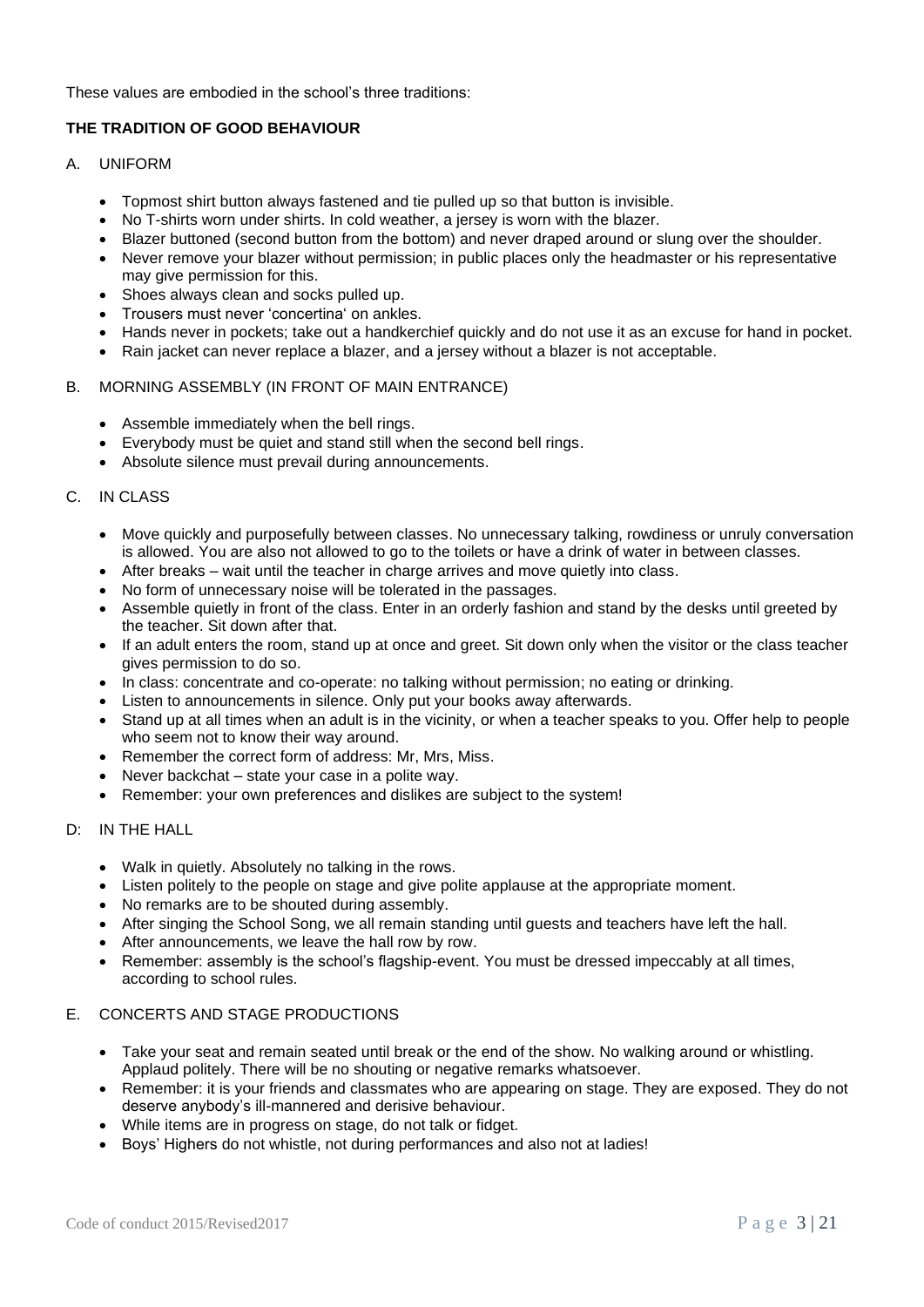## F. GENERAL

- Greet your teachers when you see them, also outside school and even if you walk past the same teacher 17 times. Look the person in the eye and greet audibly: Good morning, sir/madam!
- Remember: Gentlemen greet each other with a firm handshake. No "high fives" and secret handshakes.
- Always be friendly, helpful and positive.
- Walk up straight and keep the hands out of the pockets.
- Let girls enter or leave the room first. Be well-behaved toward ladies. Treat them as you would wish others to treat your mother or sister.
- Do not mess or litter, not in school or any other place. To protect the environment is a divine instruction.
- On weekends: If you find yourself in a situation where people are smoking and drinking, ask yourself: is it really necessary that I do it as well? In Mr T W Engela's words: "Your definition of wrong and right should be: will my school and I be better off with what I want do right now, or not?" To look after your body is just as important!
- Chewing gum is forbidden at all times, also during school activities.
- Never lie on your back with your bookcase as headrest.
- Say "Please" and "Thank you" when required, and look the person you are speaking to in the eye in a wellbehaved manner.
- Admit your mistakes. Honesty is the best policy.
- Use a handkerchief at all times, and keep your hand in front of your mouth when coughing or yawning.
- Theft, assault or vandalism is not tolerated. Have respect for each other's possessions, especially in the hostel, and never take anything from anyone else without permission.
- Boys' Highers do not make derogatory comments on each other, nor do we mock or deride one another. We are one big family, who accept, help and support each other to be happy Boys' Highers.
- Remember: you are representing not only your school, but also your parents and, finally, yourself.

## **DIE TRADISIE VAN GOEIE LEERLINGSKAP**

- Boishaaiers besef die waarde van harde werk.
- Almal is in besit van 'n huiswerkboek wat noukeurig bygehou moet word.
- In die klas word opgelet en deelgeneem deur bv. vrae te stel oor dit wat jy nie verstaan nie.
- 'n Boishaaier doen elke dag sy huiswerk en studeer ordentlik vir toetse.
- Boishaaiers lewer take betyds in en besef: "Wie nie pas op sy tyd, is sy maaltyd kwyt!"
- 'n Boishaaier sit elke dag, ongeag sy vol program, ten minste 20 min. per vak opsy waartydens die dag se klaswerk d.m.v. doelgerigte studie bemeester word.
- Boishaaiers begin vroegtydig hersien en berei hulle ordentlik voor vir die eksamen.
- Boishaaiers is verantwoordelik genoeg om te besef waar hul tekortkominge lê en nederig genoeg om by onderwysers hulp te vra t.o.v. ekstra klasse of voorligting oor studiemetodes.

#### **DIE TRADISIE VAN GOEIE SPORTMANSKAP**

- Boishaaiers neem deel aan sport- en kultuuraktiwiteite: ten minste een winter- en een somersport of -aktiwiteit. Ons weet 'n gesonde liggaam huisves 'n gesonde gees. Hier is eenvoudig nie plek vir die "two-o'-clock club" nie.
- Seuns beweeg in 'n sweetpak en sportskoene na die oefenveld; geen plakkies nie.
- Ons raak nooit betrokke by 'n woordgeveg nie as jou teenstander jou kan kwaad maak, het hy jou net waar hy jou wil hê.
- Boishaaiers oefen hard en speel hard, maar nooit vuil nie.
- Ons bevraagteken nooit die skeidsregter se beslissing nie. Ons laat dit beleefd oor aan die kaptein of onderkaptein om ondersoek in te stel.
- Ons maak ook nie 'n bohaai as 'n beslissing teen ons gaan nie.
- Gebare soos 'n omvallery ná 'n atletiek-wedloop en oormatige omhelsinge na 'n drie gedruk is, is heeltemal onaanvaarbaar.
- Ons ondersteun ons maats langs die veld en maak nooit aanmerkings op die teenstanders of skeidsregter nie.
- Ons bly vriende met ons teenstanders en hul ouers vroeër of later speel ons dalk saam proewe of kom op een of ander wyse in hul geselskap.
- Ons skel nooit op mekaar as dit swaar gaan nie ons is 'n familie, en op die veld het ons net mekaar.
- Boishaaiers strooi nie rommel nie ná sportbyeenkomste word die paviljoen eers deur almal skoongemaak voordat die terrein verlaat word.

## ONTHOU: HIER IN HOËR JONGENSKOOL STEL ONS ONS EIE STANDAARDE. Dit mag hoog wees, maar dit is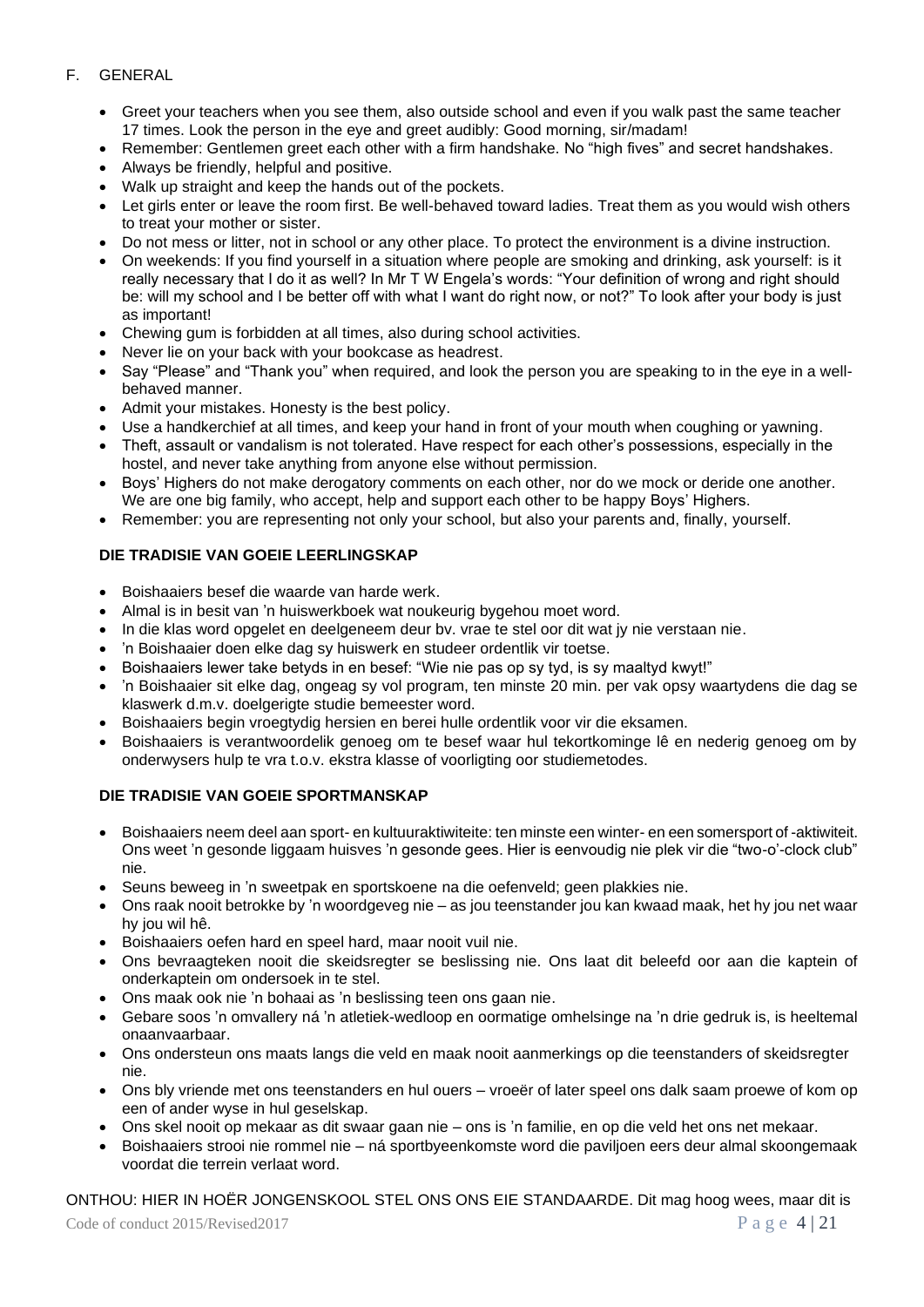wat van Boishaai Boishaai maak.

## **AFDELING B**: **REGTE EN VERANTWOORDELIKHEDE**

## **A. LEERDERS**

| <b>REGTE</b>               |                                                                           | <b>VERANTWOORDELIKHEDE</b>                                                                                                                                                                                                                                                                                     |  |
|----------------------------|---------------------------------------------------------------------------|----------------------------------------------------------------------------------------------------------------------------------------------------------------------------------------------------------------------------------------------------------------------------------------------------------------|--|
| 'n Leerder het die reg om: |                                                                           | Vir hierdie reg moet 'n leerder:                                                                                                                                                                                                                                                                               |  |
| 1                          | * te studeer.                                                             | * studiegeleenthede respekteer en nie ander leerders steur nie;<br>* werkopdragte uitvoer en huiswerk gereeld doen.                                                                                                                                                                                            |  |
| $\overline{2}$             | * na geluister te word.                                                   | * billike versoeke en menings beskaafd stel;<br>* aandag gee as opdragte gegee word;<br>* na ander luister; stilbly as ander praat.                                                                                                                                                                            |  |
| 3                          | * tyd optimaal te gebruik.                                                | * ander se tyd respekteer;<br>* deeglik beplan en prioriteite stel;<br>* saamwerk t.o.v. versoeke van opvoeders;<br>* die skool daagliks op die voorgeskrewe tye bywoon.                                                                                                                                       |  |
| 4                          | * met respek behandel te word en respek<br>vir sy/haar eiendom te verwag. | * respek verdien vir sy optrede;<br>* ander mense en hul eiendom respekteer;<br>* verantwoordelik optree;<br>* skooldrag, skool- en nasionale simbole respekteer;<br>* gesag, tug- en dissiplinêre maatreëls aanvaar;<br>* ander rasse, kulture, godsdienste en geslag respekteer.                             |  |
| 5                          | * veilig te wees.                                                         | * vreemdelinge op die terrein en insidente rapporteer;<br>* geen wapens of voorwerpe wat ander kan beseer, in besit hê,<br>hanteer of gebruik nie;<br>* nooit ander leerders dreig, aanraak of in gevaar stel nie;<br>* nooit betrokke raak by bendebedrywighede nie;<br>* nooit opruiende gedrag aanstig nie. |  |
| 6                          | * in 'n skoon omgewing te werk.                                           | * as persoon skoon en netjies wees;<br>* nie eiendom en die omgewing beskadig of bemors nie;<br>* nie sigarette, alkoholiese drank of ander dwelms gebruik nie;<br>* dit rapporteer indien hy bewys het van ander leerders wat<br>bogenoemde gebruik.                                                          |  |
| $\overline{7}$             | * regverdig behandel te word.                                             | * suiwer en eerlik van motief wees;<br>* objektief, redelik en beskaafd optree;<br>* erken dat mense verskil en tekortkominge het;<br>* ander regverdig en met deernis behandel.                                                                                                                               |  |
| 8                          | * sy/haar kant van 'n saak te stel.                                       | * ander 'n billike geleentheid gee om hulle mening te lug;<br>* altyd die waarheid praat;<br>* sy saak op 'n ordelike manier stel.                                                                                                                                                                             |  |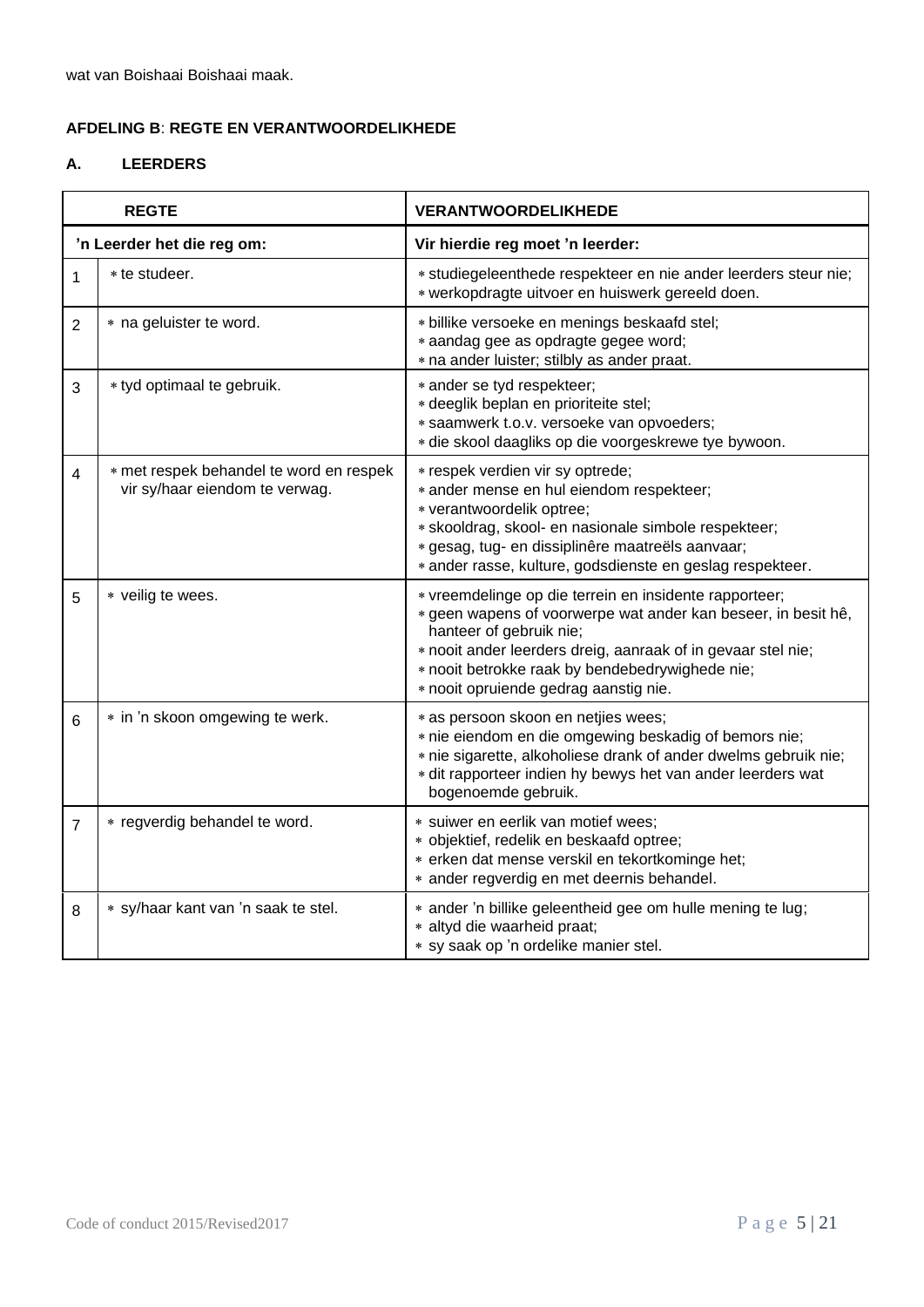| 9  | * deel te neem aan skoolbedrywighede.                                                                                                                                                                                                                                              | * 'n bepaalde seisoen/termyn van deelname voltooi;<br>* oefeninge en klasse gereeld en getrou bywoon;<br>* samewerking aan die afrigters en opvoeders gee;<br>* spankeuses, groep- en klasindelings aanvaar en respekteer;<br>* goeie gedrag by byeenkomste openbaar;<br>* die skool se sportkode aanvaar;<br>* betrokke raak by 'n kulturele aktiwiteit, of lid raak van 'n<br>vereniging;<br>* die mooiheid van sy erfenis waardeer,<br>* kulturele en sportaktiwiteite bywoon en sy skool daadwerklik<br>ondersteun;<br>* aan ten minste een winter- en een somersport deur die skool<br>aangebied, deelneem;<br>* te alle tye goeie sportmanskap op en van die veld demonstreer. |  |
|----|------------------------------------------------------------------------------------------------------------------------------------------------------------------------------------------------------------------------------------------------------------------------------------|--------------------------------------------------------------------------------------------------------------------------------------------------------------------------------------------------------------------------------------------------------------------------------------------------------------------------------------------------------------------------------------------------------------------------------------------------------------------------------------------------------------------------------------------------------------------------------------------------------------------------------------------------------------------------------------|--|
| 10 | * gelukkig te wees.                                                                                                                                                                                                                                                                | * seksuele teistering en pornografiese materiaal in enige vorm<br>vermy;<br>* nooit liedjies sing, grappe vertel, skelname of gebare gebruik of<br>die spot dryf t.o.v. ras, kleur, godsdiens of geslag nie;<br>* 'n positiewe en lojale beeld teenoor die skool uitdra;<br>* 'n gelukkige atmosfeer skep.                                                                                                                                                                                                                                                                                                                                                                           |  |
| 11 | * erkenning vir prestasie te geniet.                                                                                                                                                                                                                                               | * prestasies skriftelik aan die skoolhoof bekendmaak;<br>* ander gelukwens wanneer hulle presteer.                                                                                                                                                                                                                                                                                                                                                                                                                                                                                                                                                                                   |  |
| 12 | * emosioneel en geestelik deur die<br>skool versorg te word waar enigsins<br>menslik moontlik, i.t.v. leiding,<br>berading en dissipline.                                                                                                                                          | * 'n hoë standaard van gedrag en hoflikheid binne en buite die<br>skool openbaar;<br>* lojaal wees aan die skool en net tot voordeel van die skool se<br>reputasie optree;<br>* integriteit en eerlikheid in alle aktiwiteite aan die dag lê;<br>* gebruik maak van die strukture wat binne die skool bestaan,<br>soos die SGOS (Skoolgebaseerde Ondersteuningspan).                                                                                                                                                                                                                                                                                                                 |  |
| 13 | * akademies die bes moontlike onderrig<br>te kry waartoe die skool in staat is.                                                                                                                                                                                                    | * sy bes probeer om sy akademiese potensiaal by die skool te<br>vervul;<br>* met verantwoordelikheid besef dat elke lid van die skool die reg<br>het om ongesteurde onderrig in 'n veilige omgewing te ontvang;<br>* die reg van die individu tot 'n volle opvoeding en 'n onontwrigte<br>klasomgewing erken;<br>* vroegtydig sy akademiese swakhede besef en gebruik maak<br>van die skool se remediërende maatreëls soos ekstra klasse.                                                                                                                                                                                                                                            |  |
| 14 | * die beste onderrig en afrigting te<br>ontvang waartoe die skool in staat is.                                                                                                                                                                                                     | * lojaal teenoor die skool wees;<br>* trots wees op die skool en só leef dat ander op hom kan trots<br>wees.                                                                                                                                                                                                                                                                                                                                                                                                                                                                                                                                                                         |  |
| 15 | * ingelig te word watter gedrag<br>aanvaarbaar is en wat die gevolge van<br>onaanvaarbare gedrag sal wees.                                                                                                                                                                         | * die skool se gesag in alle opsigte aanvaar.                                                                                                                                                                                                                                                                                                                                                                                                                                                                                                                                                                                                                                        |  |
| 16 | * eie kulturele en godsdienstige<br>oortuiginge te hê, in soverre dit beperk<br>is tot algemeen en juridies aanvaarde<br>vorme van godsdiens, en mits die<br>uitleef daarvan nie in stryd is met<br>enige van die reëls, waardes en<br>norme vervat in hierdie Gedragskode<br>nie. | * aanvaar en respekteer dat HJS 'n skool met 'n Christelike etos<br>en lewenswyse is.                                                                                                                                                                                                                                                                                                                                                                                                                                                                                                                                                                                                |  |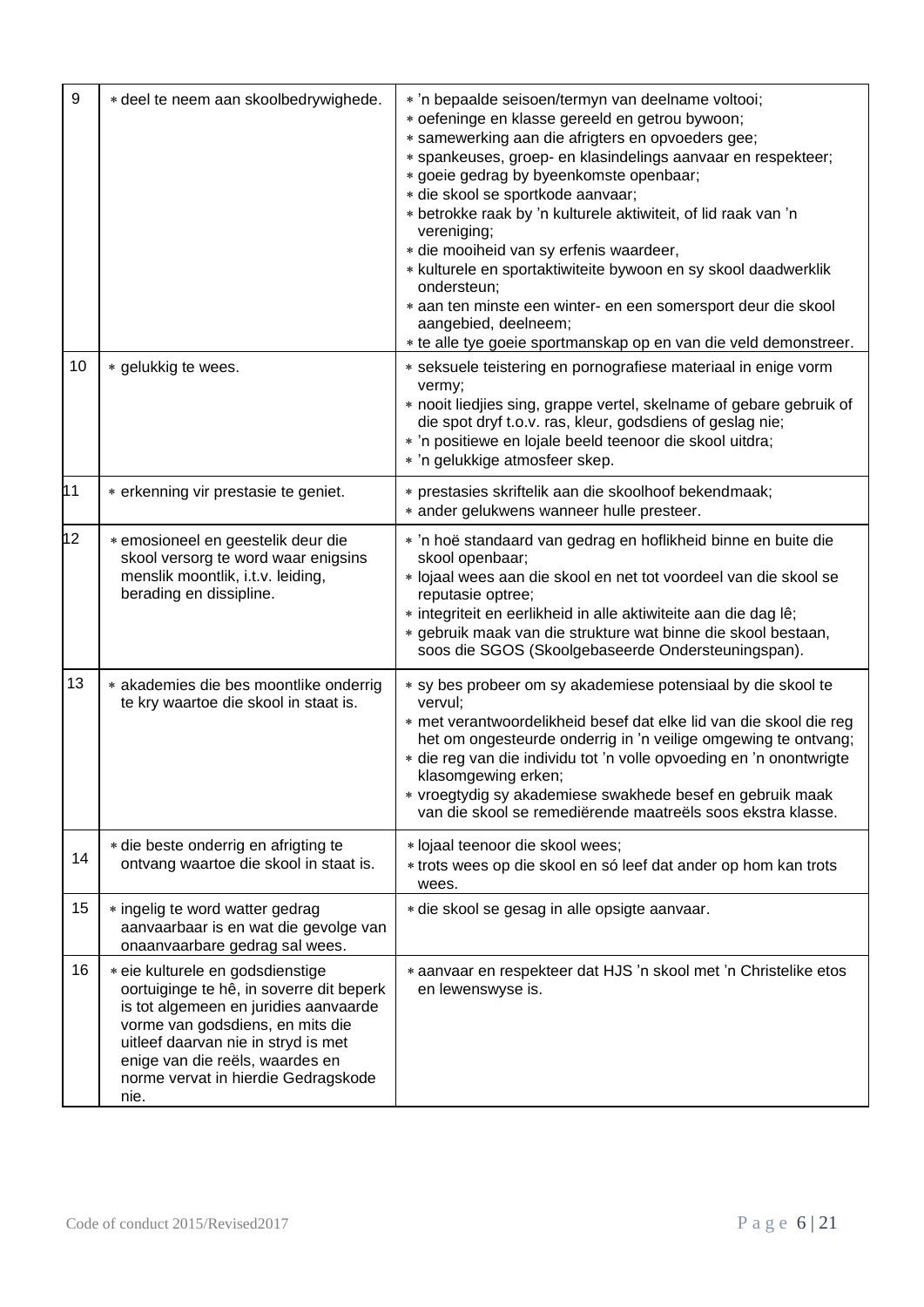## **B. PARENTS**

|                | Parents have the right to:                                                                                                                                                      | In respect of this right the parents should:                                                                                                                                                                                                                          |
|----------------|---------------------------------------------------------------------------------------------------------------------------------------------------------------------------------|-----------------------------------------------------------------------------------------------------------------------------------------------------------------------------------------------------------------------------------------------------------------------|
|                | * educators with good qualifications and<br>competence to teach subjects in a<br>professional manner, while striving for<br>high standards in all interaction with<br>learners. | * ensure that their children attend school regularly;<br>* ensure that their children wear the correct school uniform,<br>that their appearance is correct at all times and that<br>they have the correct equipment;<br>* ensure that learners are at school on time. |
| 2              | * a non-discriminating, orderly and<br>disciplined school, where respect is<br>shown for cultural diversity.                                                                    | * pay school fees regularly;<br>participate in school activities where they can;<br>* attend parents' and PTA meetings regularly.                                                                                                                                     |
| 3              | * have their children educated in a<br>disciplined and safe environment.                                                                                                        | * support the school, the educators and the Code of Conduct;<br>* teach their children to have respect for educators, the school<br>rules, traditions, symbols and values, and carry it out<br>themselves.                                                            |
| 4              | * accept that learners will be treated<br>fairly as individuals.                                                                                                                | * inform the school immediately of any problem areas and<br>communicate where necessary, and make use of structures<br>such as TST.                                                                                                                                   |
| 5              | * enjoy the support of educators who will<br>be available on a regular basis to<br>support parents i.t.o. academic or<br>behavioural problems of learners.                      | * support the school in any disciplinary actions against their<br>own and other children who try to disrupt the school;<br>* not see the school as the 'enemy';<br>* pay attention to the school's advice.                                                            |
| 6              | * the best organisation and training w.r.t.<br>cultural, sports and academic activities<br>that the school has to offer.                                                        | * support and motivate their children to participate in the<br>school's activities.                                                                                                                                                                                   |
| $\overline{7}$ | * receive professional administrative<br>service from the school and to be<br>heard and informed.                                                                               | * act in a professional, educated and polite way towards the<br>headmaster, staff or any other member of the school<br>community.                                                                                                                                     |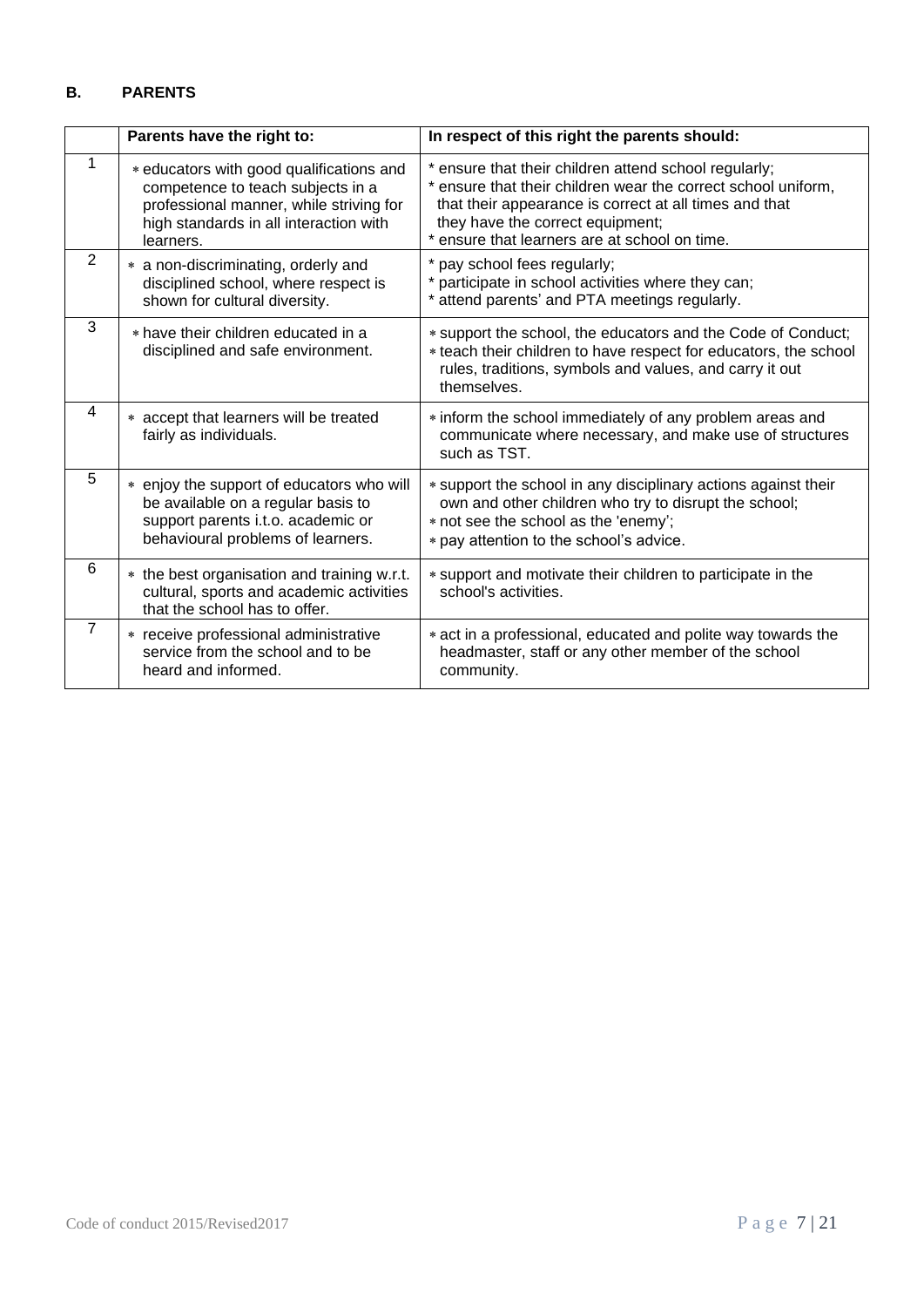## **C. EDUCATORS**

|                | Educators have the right to:                                                                                                          | In respect of this right the educator must:                                                                                                                                                                                                                                                                                                                                                                                                                                                                                |
|----------------|---------------------------------------------------------------------------------------------------------------------------------------|----------------------------------------------------------------------------------------------------------------------------------------------------------------------------------------------------------------------------------------------------------------------------------------------------------------------------------------------------------------------------------------------------------------------------------------------------------------------------------------------------------------------------|
| $\mathbf{1}$   | * educate in a safe, proper, clean and<br>quiet environment where teaching<br>material and equipment are available<br>and maintained. | * build an environment which aims at effective learning;<br>* be well prepared for every lesson, teach effectively and<br>evaluate completed work effectively;<br>* maintain a clean, disciplined and safe environment in the<br>classroom;<br>* carry out administrative duties accurately and on time.                                                                                                                                                                                                                   |
| $\overline{2}$ | expect that learners will at all times be<br>$\ast$<br>present, punctual, polite, self-<br>disciplined and respectful.                | * be punctual, fair, consistent and sensitive towards the needs<br>of the learners;<br>* treat learners as individuals and respect their rights and<br>motivate each learner to reach his full potential in all areas of<br>the school's activities;<br>* guide learners, help them identify and solve problems;<br>* be aware of developments in education, the subjects that are<br>taught and the methods of teaching in these subjects.                                                                                |
| 3              | be treated fairly and with dignity by the<br>$\ast$<br>members of the school community and<br>their professionality be respected.     | * be professional i.t.o. appearance and set the right example,<br>e.g. by welcoming all visitors to the school in a friendly<br>manner and helping them;<br>* communicating with parents and keeping them up to date<br>i.t.o. the progress of learners;<br>* clearly informing learners at all times of any arrangements.                                                                                                                                                                                                 |
| 4              | * have the support of colleagues,<br>parents and those who are appointed<br>above them.                                               | * give similar support to others;<br>* never be guilty of insubordination;<br>* carry out lawful commands;<br>* not gossip about colleagues or slander them in any manner;<br>* never discuss colleagues' opinions with learners;<br>* treat other colleagues' opinions with the necessary respect;<br>* never promote your own subject/activities at the expense of<br>other colleagues, but support colleagues' activities at school;<br>* when giving homework, keep in mind that learners also have<br>other subjects. |
| 5              | * educate without interruption.                                                                                                       | * convincingly apply the school's discipline;<br>* not disturb other colleagues while they are teaching;<br>* not keep learners behind unnecessarily causing them to<br>arrive late for the next class.                                                                                                                                                                                                                                                                                                                    |
| 6              | * enjoy privacy i.t.o. their private life,<br>with the assurance that their property<br>at the school will be respected.              | * respect the values of others.                                                                                                                                                                                                                                                                                                                                                                                                                                                                                            |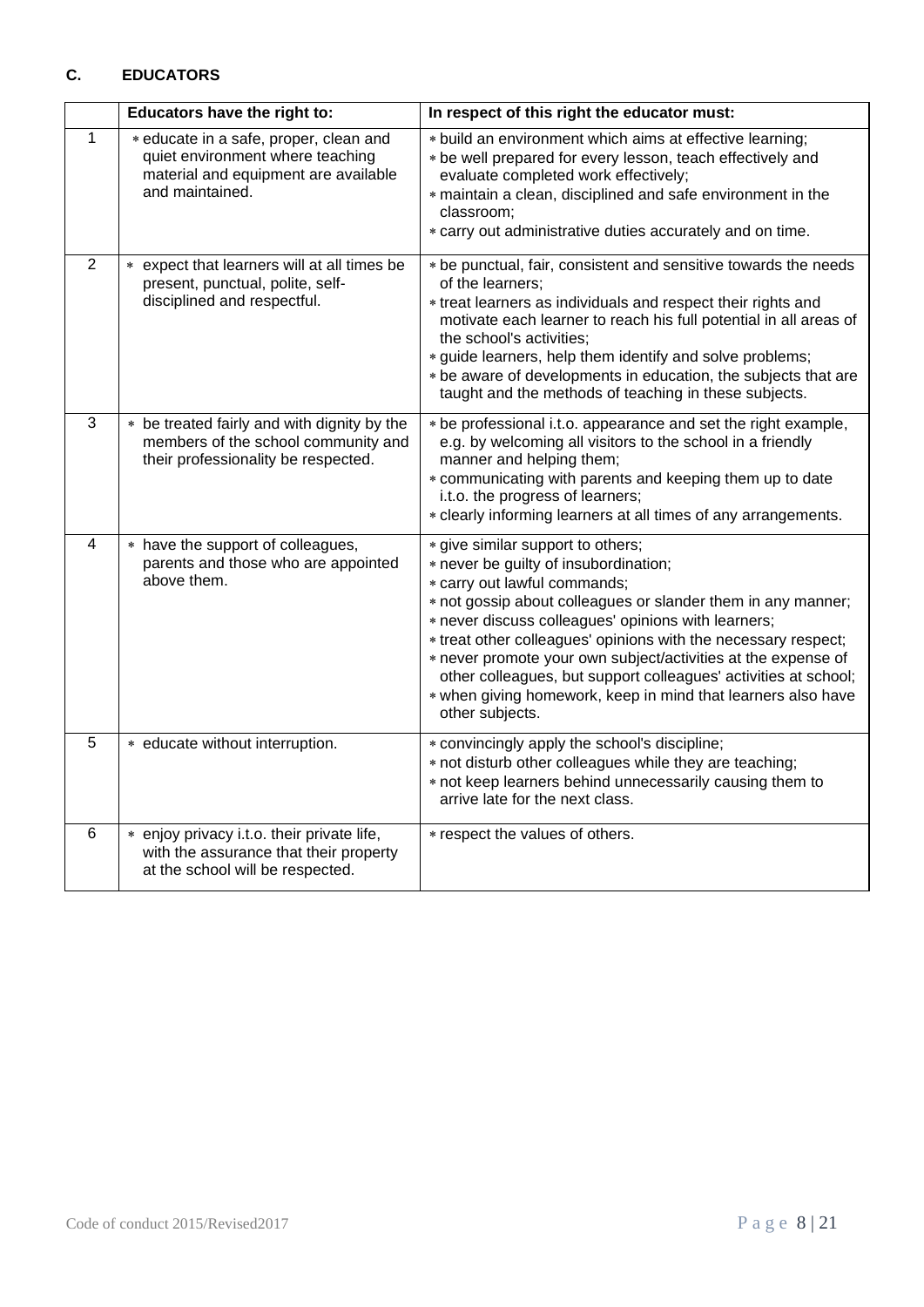#### **AFDELING C: SPESIFIEKE REËLS**

Spesifieke reëls en ordereëlings sluit in reëls t.o.v. skooldrag, die terrein, klaswisseling (beweging, gange, klokke), kleedkamers, klaskamers, voorkoms, gedrag binne en buite die skool en enige ander sake van belang vir die skep van 'n geordende skoolgemeenskap.

- 1. Sport- en skooldrag
- 2. Voorkoms
- 3. Beweging
- 4. Terrein
- 5. Leerders wat in die loop van die dag uitteken
- 6. Klaskamers
- 7. Kleedkamers
- 8. Kommunikasie

#### **1. SPORT- EN SKOOLDRAG**

#### **1.1 Somerdrag**

- Blou kortmouhemp (met skooldas).
- Grys kort- of langbroek met bruin, swart of grys gordel indien broek lussies het.
- Skoolsokkies.
- Donkerbruin skoolskoene met veters (sonder gespes!). Die dra van sg. 'Docs' is onaanvaarbaar. Die skoolbestuur hou sigself die reg voor om skoene te monitor t.o.v. die formele aard daarvan.
- Tydens saalbyeenkomste in die somer hoef die baadjie en das nie gedra te word nie.
- Skooltruie in die somer is opsioneel, maar dit mag nie sonder 'n skoolbaadjie gedra word nie.
- Seuns se hemde mag onder geen omstandighede uithang nie en broeke mag nie onder die middellyf hang nie.
- Truie en baadjies se moue mag nie opgerol word nie.

#### **1.2 Winterwear**

- Blue shirt, school tie, grey shorts or trousers, school blazer.
- Grey shorts or trousers with brown, black or grey belt if trousers have loops.
- School socks.
- Dark brown school shoes with laces (without buckles). So-called "Docs" are unacceptable. The school management has the right to monitor shoes regarding their informal nature.
- The school jersey is optional, but may not be worn without the blazer.
- The school blazer may not be worn without a tie.
- **NB** The prescribed schoolwear must be worn correctly from the time the learner leaves his house, until he returns home in the afternoon.
- No tracksuit tops, windbreakers or other jerseys may be worn with schoolwear.
- Only PBHS rain jackets may be worn over schoolwear on rainy days. At school the rain jacket must be taken off. The rain jacket never replaces the school blazer.
- At assembly: Full schoolwear in winter.

#### **1.3 Sportdrag**

- Alle klere moet **duidelik** gemerk wees.
- Die skoolsweetpakbostuk en HJS-broekie kan tydens atletiekbyeenkomste na en van die sportoefeninge gedra word. By byeenkomste waar ander skole betrokke is, moet die volle sweetpak gedra word.
- Matriek- en eerstespanbostukke sal per geleentheid, soos deur die skoolbestuur bepaal, gedra word.
- Die erekleuredas mag slegs saam met die donkerblou baadjie gedra word, nie met die streepbaadjie nie.
- Op busse word die volle skooldrag gedra. Leerders wat om 08:30 reeds speel, mag in 'n sweetpak reis, maar moet die volle skooldrag gereed hê vir ná die wedstryd. Volle skooldrag word ook by tuiswedstryde, voor en ná die wedstryd gedra.
- Enige afwykings van bogenoemde, bv. leerders wat die Interskole-krieket met sweetpakbostuk en HJSbroekie bywoon, geskied slegs met verlof van die skoolhoof.
- Geen juweliersware of hoofbedekkings mag saam met sportdrag gedra word nie. Onder sekere omstandighede sal die HJS-pet toegelaat word.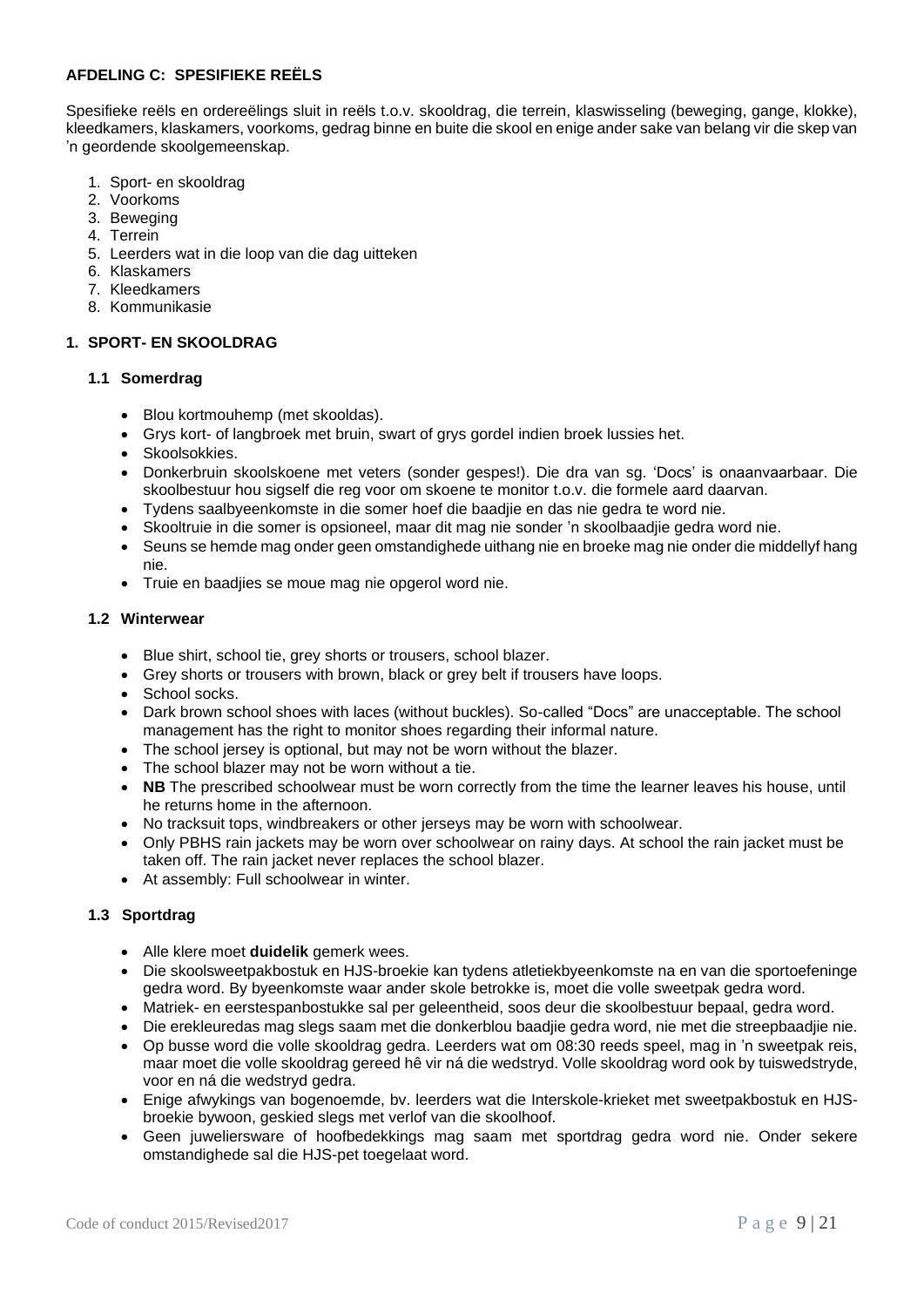#### **2. APPEARANCE**

#### **2.1 General**

- Only lapel badges approved by the school may be worn.
- No body piercing, of whatever nature, is allowed.

#### **2.2 Hair**

- Hair regulations for boys need special attention.
- If the hair above the ear is combed towards the ear, the hair may not be lower than the top of the ear. It may also not form a bank above the ear.
- The hair, if combed forward, may not be lower than two fingers breadth above the eyebrows.
- Neck hair must be cut in such a way that it becomes gradually thicker in accordance with the form of the head.
- No "steps" are permitted.
- The natural hairline serves as indication, on condition that hair does not hang over the collar of the shirt or blazer.
- Hair may not be coloured (dyed).
- Hair may not be cut unnaturally short or shaved. If hair is cut short, it must have a uniform length on the whole head.
- Hairstyles, colour and appearance must at all times contribute to the neat appearance of boys at PBHS.
- The use of gel or mousse or similar products is not permitted.
- Boys whose appearance is not acceptable, may at any time be asked to leave the grounds in order to rectify the situation.

#### **2.3 Verdere klerereëls vir seuns**

- Hemde: Boonste knope te alle tye toe en dasse geknoop en teen die kraag opgetrek, sodat dit nie los of 'n paar sentimeter onder die kraag hang nie. Die boonste hempsknoop mag nooit sigbaar wees nie.
- Geen hemp mag sonder 'n das gedra word nie. Indien 'n leerder se uniform om die een of ander rede defek is, moet 'n verskoningsbriefie van die hoof of adjunkhoofde verkry word. Hemde moet te alle tye ingesteek word.
- Enige kleur gordel anders as dié reeds genoem, of gordels met blink ornamente of gordelwapens op, is onaanvaarbaar.
- Alle leerders moet **dissiplinêre geleenthede** in skoolklere bywoon**.**

#### **2.4 Tasse en boeke**

- Slegs stewige, versterkte (m.a.w. met vakkies in) en netjiese handtasse en rugsakke, wat boeke na behore beskerm, word toegelaat.
- Tasse mag slegs donkerblou of swart wees. Die HJS-handtasse en rugtasse wat deur die BoisShoppe verkoop word, word aanbeveel.
- Bekrapping: Geen slagspreuke, sketse, simbole of plakkers van enige aard mag op tasse of boeke aangebring word nie.
- Tasse word nie op lessenaars of vensterbanke geplaas nie.
- Die leerder se naam moet binne-in die tas verskyn.
- Leerders/Ouers/Voogde is verantwoordelik vir die vervanging van verlore boeke. Skade aan boeke sal ook van die leerders/ouers/voogde verhaal word.

#### **3. MOVEMENT**

- At the start of each day everybody moves to the area in front of the main entrance of the school immediately after the warning bell has gone. After breaks learners must move to their various rows at once, and enter the school orderly and in rows when the second bell rings. Total silence and orderliness is expected in the rows.
- Movement in the corridors must at all times be orderly, brisk and quiet and must take place, where possible, in single rows.
- Learners take the shortest route to the specific class. No learners may enter a classroom without the permission of a teacher. Learners who wait outside classes, wait in single rows against the wall to ensure easy flow.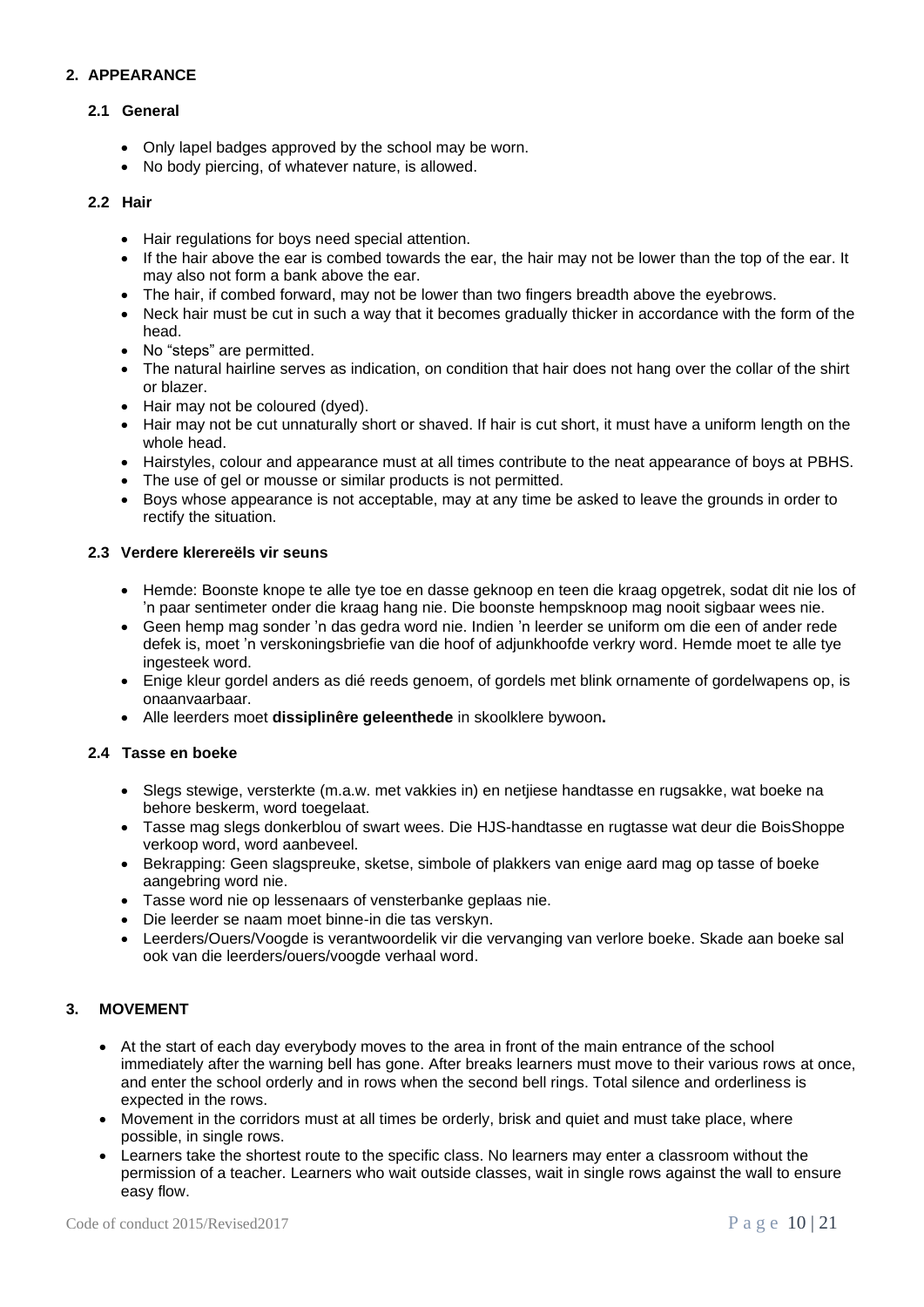- When learners move from one class to another between lessons, they may not move behind the school or hall (western side).
- The following areas are out of bounds between lessons (except if permission is granted): telephone, toilets, tuck-shop, administrative offices and the area behind the school and hall.
- Learners may not use the corridor in front of the library as a passage or use the men's toilet next to the staffroom.
- Out of bounds areas are at all times the following: behind the hall (including the parking area; behind the music block and at the swimming pool, as well as laboratory entrance.
- Under normal circumstances eating inside the school building is forbidden. Food and other edibles are not allowed in classes. Water bottles remain in bags. Chewing gum is forbidden at all times, also during school activities.
- Absolute silence in the hall will prevail at all times.
- Learners must at all times move according to the indicated directions in the corridors.
- Learners must at all times be on time for any school activity.
- Latecomers must report to the office immediately after their arrival.

## **4. TERREIN**

- Geen leerder mag die skoolterrein gedurende skoolure sonder skriftelike toestemming verlaat nie.
- Geen leerder mag 'n motor op die terrein bestuur nie.
- Fietse en motorfietse moet gestoot word. (Gebruik voorgeskrewe parkeerplek.)
- Leerders moet wegbly van enige voertuie op die skoolperseel.
- Leerders moet behulpsaam wees met die netheid van die skoolgrond. Leerders kan te eniger tyd deur enige leerkrag gevra word om die terrein of skoolgebou, of enige gedeelte daarvan, skoon te maak. Alle rommel moet in dromme gegooi word. **'n Leerder wat rommel strooi, sal gestraf word.**
- Geen plakkate en pamflette mag in die skool versprei word sonder die skoolhoof of een van adjunkhoofde se toestemming en handtekening nie.
- Leerders mag nie aan opvoeders of ander leerders se besittings raak of daarmee peuter nie. Leerders is te alle tye verantwoordelik vir hul eie besittings en alle kleredrag/tasse/toerusting/persoonlike besittings (ens.) **moet duidelik gemerk wees**. Die skool aanvaar geen aanspreeklikheid vir besittings wat wegraak nie. Dit is raadsaam om **nie waardevolle items skool toe te bring nie.**
- Ernstige vandalisme, soos brandstigting en die beskadiging van enige skooleiendom, is 'n oortreding wat tot uitsetting kan lei.
- Geen leerder word toegelaat in 'n area buite die perke nie.
- Leerders mag onder geen omstandighede besoekers anders as hul ouers op die skoolterrein ontvang en ontmoet nie. Ouers moet eers by ontvangs rapporteer alvorens hul toegelaat sal word om leerders te ontmoet. **Leerders sal onder geen omstandighede uit klasse geroep word nie.**
- Leerders moenie buite die terrein saamdrom nie. Hulle moet na binne beweeg en daar wag totdat die skool begin.

## **5. LEERDERS WAT IN DIE LOOP VAN DIE DAG UITTEKEN**

Leerders wat siek is, bly by die huis. Dié wat gesond genoeg is om skool toe te kom, bly die hele dag by die skool, tensy hulle ouers hulle persoonlik kom haal. Diegene mag slegs die skool verlaat nadat die uittekenbriefie behoorlik voltooi is. Niemand kan net uitteken of slegs met 'n briefie van die ouer die skool verlaat as hulle siek voel nie.

Leerders wat in die loop van die dag siek voel, kan 'n pynpil by die sekretariële kantoor kry.

#### *Let asseblief daarop dat leerders wat nie streng by hierdie uittekenreëlings hou nie, beskou sal word as synde afwesig sonder verlof en daarvolgens hanteer sal word.*

Dit bly steeds die ouer se verantwoordelikheid om ons as leerkragte in te lig t.o.v. siektetoestande wat leerders het of onder lede mag hê, chronies of andersins.

#### **6. KLASKAMERS**

- Geen skooleiendom mag geskend, beskadig, bekrap of verwyder word nie.
- Algemene netheid van die klaskamers is almal se verantwoordelikheid. Klasse moet op deurlopende basis deur leerders skoon gehou word.
- Geen ongewenste leesstof of speletjies word toegelaat nie.
- Leerders staan op en groet as opvoeder die klaskamer betree.
- Geen etery word toegelaat nie. Water mag slegs gedrink word as die klok lui, nie tydens klastyd nie.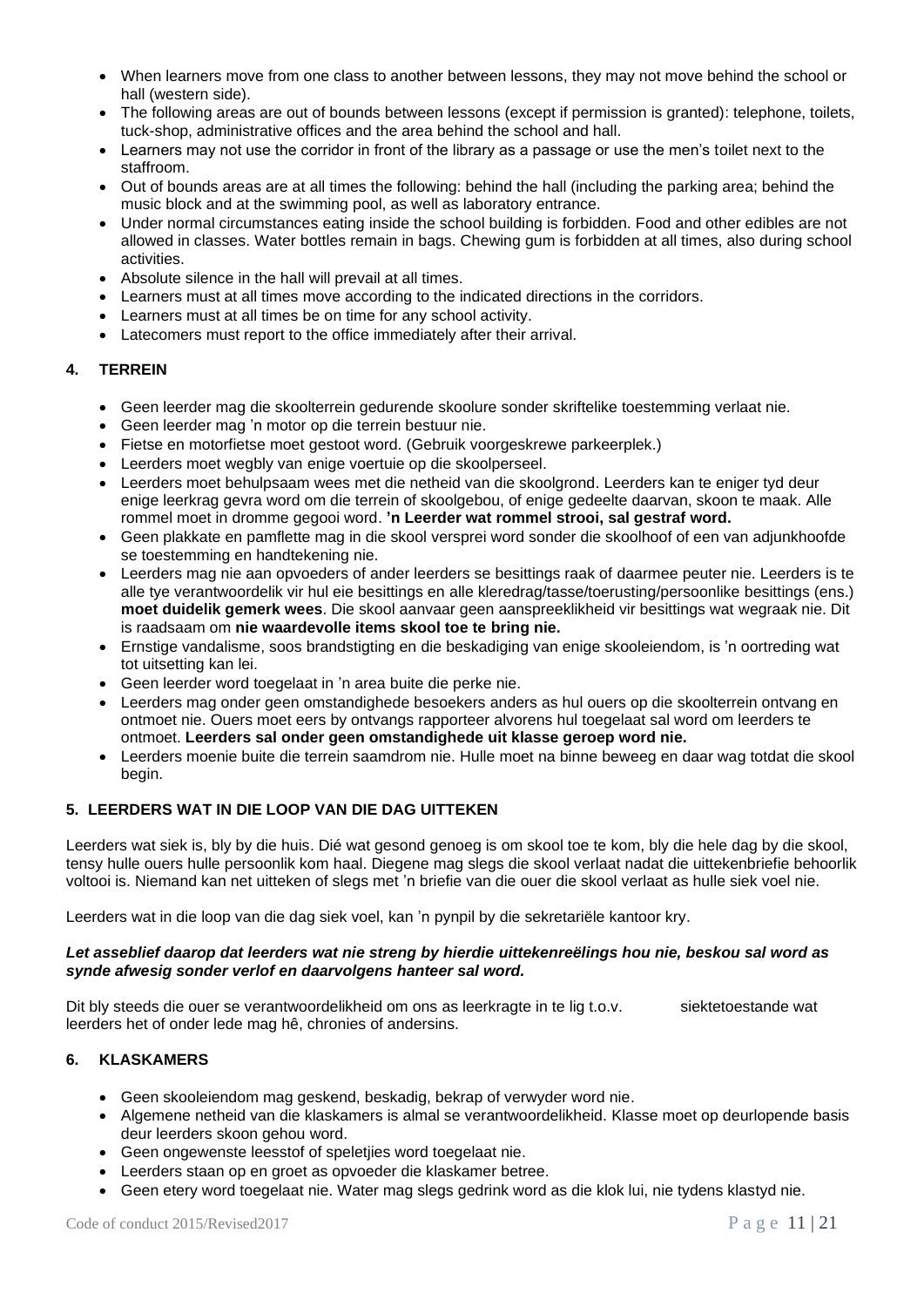• Selfone word nie in klaskamers toegelaat nie. Indien 'n selfoon gesien word, sal dit gekonfiskeer word vir 'n tydperk wat deur die skoolhoof bepaal word. 'n Leerder wat wel 'n selfoon skool toe bring, doen dit op eie verantwoordelikheid. Die skool aanvaar geen verantwoordelikheid vir enige skade aan of verlies van 'n selfoon nie.

## **7. KLEEDKAMERS**

- Kleedkamers moet te alle tye netjies gehou word.
- Kleedkamers mag nie tussen periodes of tydens klastyd besoek word nie. In geval van nood mag dit slegs met die betrokke opvoeder se toestemming gebeur.
- Toiletpapier moet spaarsamig gebruik word.

#### **8. KOMMUNIKASIE**

Kennisgewings en nuusbriewe is 'n waardevolle kommunikasiemiddel tussen die skool en ouerhuis. Die skool beskik oor die Desktop Communicator, maar leerders is nog steeds instrumenteel daarin deur te sorg dat hul ouers toepaslike inligting ontvang en dat antwoordstrokies betyds na die skool teruggestuur word.

#### **SECTION D**

#### **TRANSGRESSIONS AND DISCIPLINARY MEASURES**

| <b>CATEGORY</b>      | LEVEL 1                                            | LEVEL <sub>2</sub>                                           | LEVEL <sub>3</sub>                                                                                                                     | <b>LEVEL 4</b>                                                                       | LEVEL 5                                                                                                                                                                                        |
|----------------------|----------------------------------------------------|--------------------------------------------------------------|----------------------------------------------------------------------------------------------------------------------------------------|--------------------------------------------------------------------------------------|------------------------------------------------------------------------------------------------------------------------------------------------------------------------------------------------|
|                      |                                                    | Frequent<br>repetition of<br>level 1 acts,<br><b>OR</b>      | Serious misconduct.<br>Continued repetition of<br>level 2 acts.<br><b>OR</b>                                                           | Very serious<br>misconduct.<br>Continued repetition<br>of level 3 acts, OR           | Criminal acts. Repetition<br>of level 4 acts.                                                                                                                                                  |
| <b>ATTENDANCE</b>    | Late for class.<br>Bunking class.                  | Leaving school<br>without<br>permission.                     |                                                                                                                                        |                                                                                      |                                                                                                                                                                                                |
| <b>CLASS WORK</b>    | Homework<br>Incomplete.                            |                                                              |                                                                                                                                        |                                                                                      |                                                                                                                                                                                                |
| <b>DISOBEDIENCE</b>  | Ignoring<br>reasonable<br>instruction.             | Interrupting<br>education in<br>class.                       | Severely disrupting<br>classes.                                                                                                        | Disrupting the entire<br>school.                                                     |                                                                                                                                                                                                |
| <b>DISHONESTY</b>    | With minor<br>consequences,<br>e.g. telling a lie. | With more<br>serious<br>consequences.                        | Theft.<br>Forging documents or<br>signatures, with minor<br>consequences.<br>Cheating in exams.                                        | Forgery with serious<br>consequences.                                                | Robbery, major theft.<br>Breaking into and<br>entering locked<br>premises.                                                                                                                     |
| <b>INTERPERSONAL</b> |                                                    | Showing<br>disrespect for<br>others.<br>Abusive<br>language. | Racists, sexist, other<br>discriminatory<br>behaviour.<br>Possession/<br>distribution of<br>pornography, sexist or<br>racist material. | Sexual abuse such<br>as grabbing.                                                    | Sexual harassment,<br>sexual abuse or rape.<br>Engaging in sexual<br>activity on the school<br>grounds.                                                                                        |
| <b>VIOLENCE</b>      |                                                    | Abusive<br>language.                                         | Inflicting minor injury.                                                                                                               | Verbally threatening<br>the safety of others.<br>Intentional, but<br>limited injury. | Carrying a dangerous<br>weapon.<br>Threatening with a<br>dangerous weapon.<br>Using it to inflict physical<br>harm.<br>Assault with the intent to<br>inflict major physical<br>injury. Murder. |
| <b>VANDALISM</b>     |                                                    | Minor vandalism,<br>e.g. graffiti.                           | Vandalism.                                                                                                                             |                                                                                      |                                                                                                                                                                                                |
| <b>NARCOTICS</b>     |                                                    | Smoking or<br>carrying<br>tobacco.                           |                                                                                                                                        | Possessing or under<br>the influence of<br>alcohol, drugs or<br>narcotics.           | Dealing in or distributing<br>drugs.                                                                                                                                                           |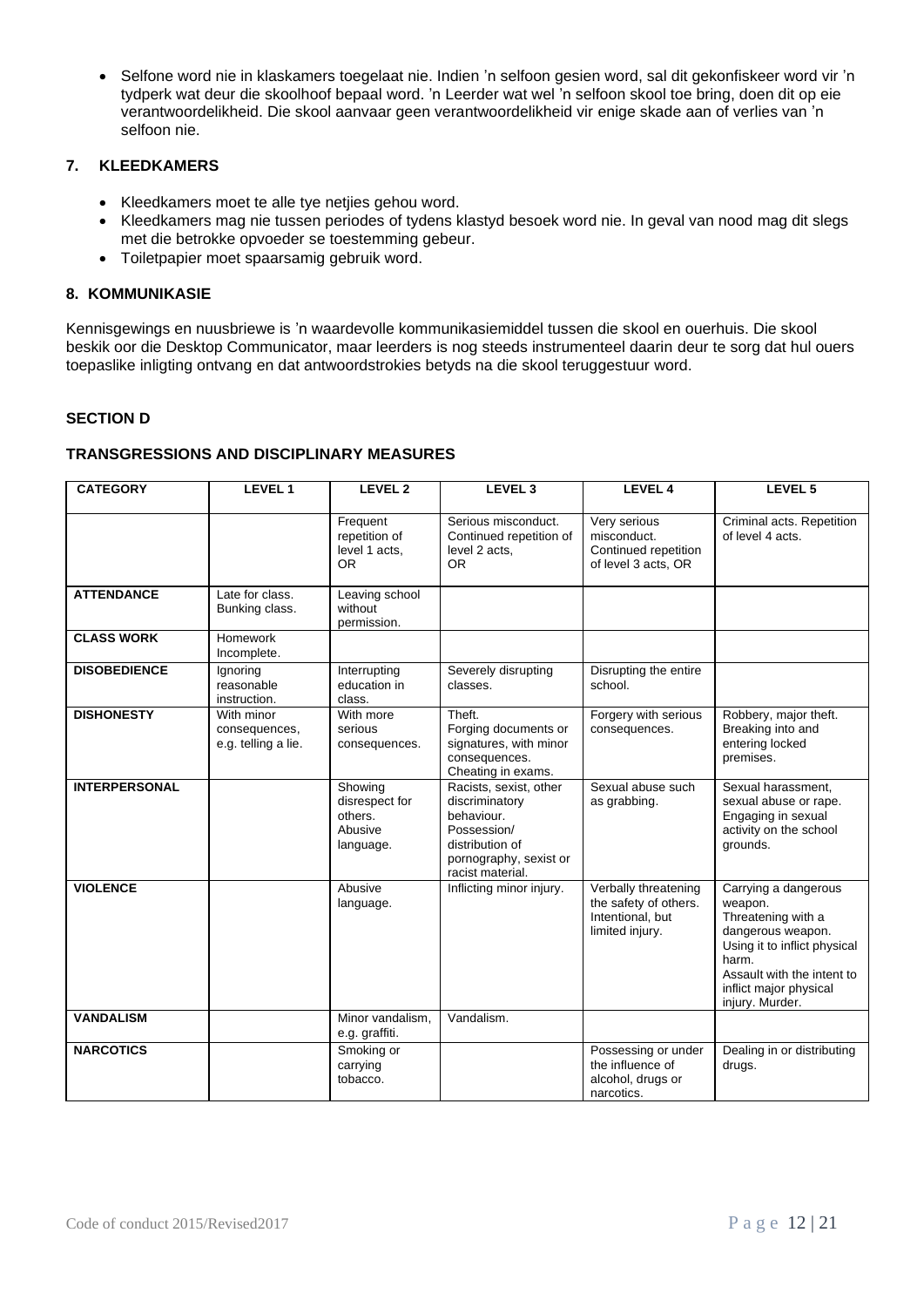#### **PAARL BOYS' HIGH DISCIPLINARY SYSTEM**

## **LEVEL 1**

|                         | (1)<br>Responsible person: Any teacher / Grade Head                                                                                                                                                                |     |  |
|-------------------------|--------------------------------------------------------------------------------------------------------------------------------------------------------------------------------------------------------------------|-----|--|
| <b>No</b>               |                                                                                                                                                                                                                    |     |  |
|                         | (2)<br>Action taken: (a) Teacher reprimands severely                                                                                                                                                               |     |  |
|                         | (3)<br><b>Transgression</b>                                                                                                                                                                                        |     |  |
| $\mathbf 1$             | Failing to be on time in class, rows, school assembly, school and cultural meetings, sports<br>meetings.                                                                                                           | 1.1 |  |
| $\mathbf{2}$            | Talking: Class, rows, assembly, announcements.                                                                                                                                                                     | 1.2 |  |
| 3                       | Homework not finished on time.                                                                                                                                                                                     | 1.3 |  |
| $\overline{\mathbf{4}}$ | Failure to respond to reasonable instructions by any teacher.                                                                                                                                                      | 1.4 |  |
| 5                       | Books not properly covered and other forms of neglect.                                                                                                                                                             | 1.5 |  |
| 6                       | Forgot books, tear-off slip, letter of absence, etc.                                                                                                                                                               | 1.6 |  |
| $\overline{7}$          | Neatness control: Grade Head in control: (1) Shoes or shaving: must be done first before<br>going to class. (2) Hair: must be cut during first break (3) Clothing or bookcases – given<br>chance till the next day | 1.7 |  |
| 8                       | Eating or drinking in class/ instructional environment                                                                                                                                                             | 1.8 |  |

## **LEVEL 2**

| <b>No</b>      | Responsible person: Any teacher<br>(1)                                                                                                                        | <b>Action Taken</b>                                                         |
|----------------|---------------------------------------------------------------------------------------------------------------------------------------------------------------|-----------------------------------------------------------------------------|
|                | (2) Transgression:                                                                                                                                            | <b>Refer to Grade Head</b><br>with<br>recommendation:<br>Serious reprimand. |
| 1              | Repetition of level 1 behaviour, i.t.o. refusing to take note of punishment<br>(reprimanding, sending out, moving to an alternative seat in the class, etc.). | 2.1                                                                         |
| 2              | Bunking (leaving / being absent from school without permission).                                                                                              | 2.2                                                                         |
| 3              | Disruption in class/hall.                                                                                                                                     | 2.3                                                                         |
| 4              | Bad behaviour in passage: does not give way for teachers, talking loudly, etc.                                                                                | 2.4                                                                         |
| 5              | Disrespect towards teachers (e.g. back chatting).                                                                                                             | 2.5                                                                         |
| 6              | Minor vandalism, e.g. graffiti, littering, etc.                                                                                                               | 2.6                                                                         |
| $\overline{7}$ | Being dishonest, e.g. copying homework or supplying books for copying.                                                                                        | 2.7                                                                         |
| 8              | Misuse of electronic appliances in, e.g. for computer room.                                                                                                   | 2.8                                                                         |
| 9              | Non-participation in school activities.                                                                                                                       | 2.9                                                                         |

*# Sending out of class is an option. Place the learner so that he can be seen and so that he can hear you.*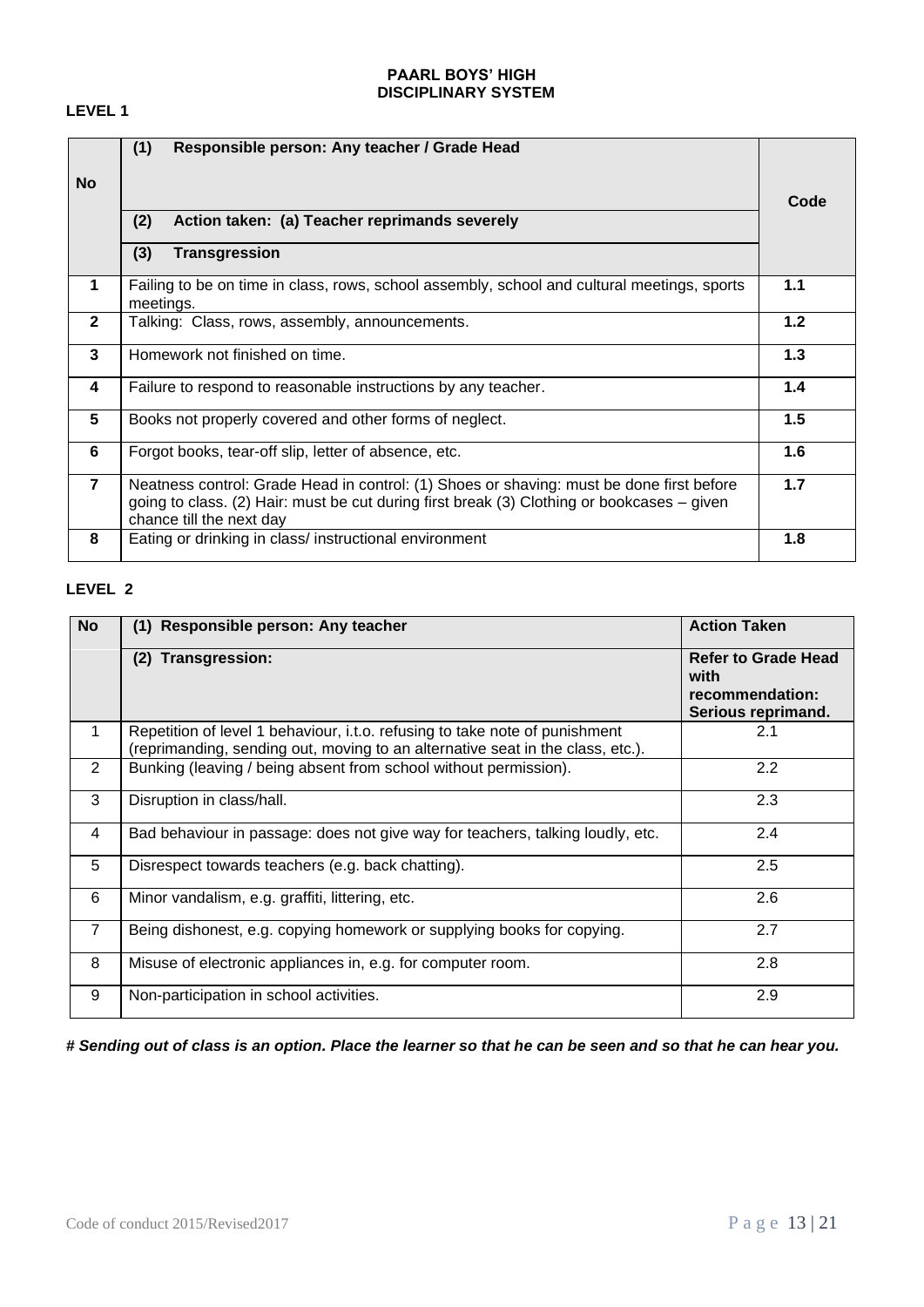## **LEVEL 3**

| <b>No</b>      | (1) Responsible person: Grade Head<br>Transgression:<br>(2)                                                                                                                                                                | <b>Action taken:</b><br>final warning as to<br><b>SGB-driven</b><br>procedure |
|----------------|----------------------------------------------------------------------------------------------------------------------------------------------------------------------------------------------------------------------------|-------------------------------------------------------------------------------|
| 1              | Repetition of Level 2 transgressions: action taken by the school remains<br>ineffective.                                                                                                                                   |                                                                               |
| $\overline{2}$ | Use of violence toward a fellow learner, e.g. fighting; inflicting injury upon<br>another. / Veroorsaak opsetlike besering aan ander persoon, bv. gooi van<br>voorwerpe, sny met implimente soos glasstukke of skêre, ens. |                                                                               |
| 3              | Gambling.                                                                                                                                                                                                                  |                                                                               |
| 4              | Serious disruption of a class/ a meeting - the teacher loses control.                                                                                                                                                      |                                                                               |
| 5              | Forging documents with less serious consequences, e.g. parents' signature on<br>class test or absentee letter.                                                                                                             |                                                                               |
| 6              | 'Bunking' detention.                                                                                                                                                                                                       |                                                                               |
| $\overline{7}$ | Smoking, carrying tobacco, smokers' circle.                                                                                                                                                                                |                                                                               |

## *# Possibly involving councillor as intervention.*

| 8  | The possession of dangerous toys, e.g. BB-gun, knife, catty.                                                                                                       |  |
|----|--------------------------------------------------------------------------------------------------------------------------------------------------------------------|--|
| 9  | Racist, sexist or discriminatory behaviour.                                                                                                                        |  |
| 10 | The possession or distribution of pornography, racist or sexist material or<br>looking at or downloading pornographic material from any computer at the<br>school. |  |

## *# In the case of 8 and 9: also report to EMDC : Section GLOO*

| 11 | Dishonesty (e.g. during tests or exams: looses all marks and parents are<br>informed).                                                                                                    |  |
|----|-------------------------------------------------------------------------------------------------------------------------------------------------------------------------------------------|--|
| 12 | Behaviour which, in the opinion of the undersigned disciplinary head, is<br>inappropriate or disrespectful, especially toward the traditions, culture or<br>branding of Paarl Boys' High. |  |
| 13 | More serious vandalism, e.g. breaking a window: Learner will cover all costs of<br>repair.                                                                                                |  |

## *# Once again intervention, including a discussion with the councillor and/or Grade Head or parents.*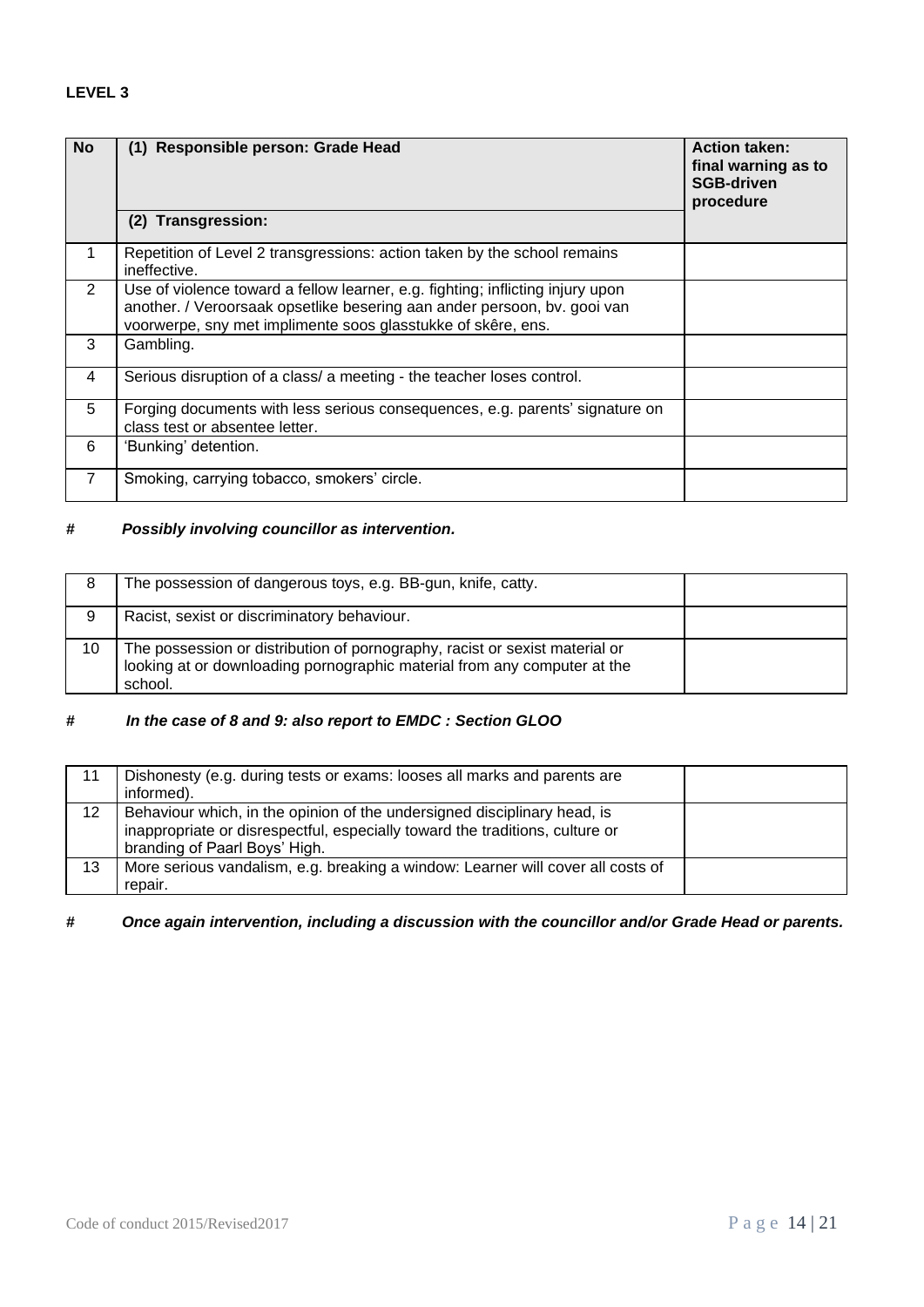#### **VLAK 4**

| <b>Nr</b>      | Verantwoordelike persoon: Adjunkhoof/Ouers ingelig<br>(1)                                                                                                             | <b>AKSIE GENEEM:</b><br>Ouers/Beheerliggaam |
|----------------|-----------------------------------------------------------------------------------------------------------------------------------------------------------------------|---------------------------------------------|
|                | (2)<br>Oortreding                                                                                                                                                     |                                             |
| 1              | Herhaling van vlak 3-optrede.                                                                                                                                         |                                             |
| $\overline{2}$ | Diefstal van 'n ernstige aard.                                                                                                                                        |                                             |
| 3              | Ernstige vandalisme (brand gestig op die terrein, ens.).                                                                                                              |                                             |
| $\overline{4}$ | Verbale dreigement teenoor ander persoon/ intimidasie/ viktimisering /<br>deelname aan bendeverwante aktiwiteite.                                                     |                                             |
| 5              | Besit of gebruik van alkohol of dwelmmiddels (sigarette ingesluit) of onder<br>die invloed van drank of dwelms op skoolterrein of gedurende enige<br>skoolaktiwiteit. |                                             |
| 6              | Ontwrigting van skool deur boikotte of protesoptogte ('picketing') sonder<br>toestemming.                                                                             |                                             |
| $\overline{7}$ | Die ernstige vervalsing van dokumente, by. van rapporte of dokumentasie<br>van 'n ander skool.                                                                        |                                             |
| 8              | Gereeld afwesig (meer as 40 skooldae).                                                                                                                                |                                             |
| 9              | Enige aksie wat, na die mening van die Beheerliggaam, skandelik,<br>onvanpas of onbehoorlik is.                                                                       |                                             |

#### **Level 5**

| <b>No</b>      | (1) Responsible person: Headmaster                                                                                                                                      | <b>ACTION TAKEN:</b><br><b>Refer to Governing Body</b><br>(BG) or Police. |
|----------------|-------------------------------------------------------------------------------------------------------------------------------------------------------------------------|---------------------------------------------------------------------------|
|                | Transgression:<br>(2)                                                                                                                                                   |                                                                           |
| 1              | Repetition of level 4 behaviour.                                                                                                                                        | <b>Governing Body</b>                                                     |
| $\overline{2}$ | Intending or inflicting major physical or emotional harm to another<br>person. / Assault.                                                                               | Police / GB                                                               |
| 3              | The possession of a dangerous weapon on the school terrain. /<br>Threatening a person with such a weapon. / Purposefully injuring<br>another person with such a weapon. | Police / GB                                                               |
| 4              | Sexual abuse (groping, touching, exposing oneself, harassment or any<br>other immoral act, etc. *                                                                       | Police / GB                                                               |
| 5              | Robbery and major theft (e.g. a car or bicycle).                                                                                                                        | Police / GB                                                               |
| 6              | Breaking and entering locked premises.                                                                                                                                  | Police / GB                                                               |
| $\overline{7}$ | Murder.                                                                                                                                                                 | Police / GB                                                               |
| 8              | Dealing or distributing drugs.                                                                                                                                          | <b>Police</b>                                                             |
| 9              | Engaging in sexual activities on school grounds *.                                                                                                                      | <b>Governing Body</b>                                                     |
| 10             | Being found guilty by a Court of Criminal Law.                                                                                                                          | <b>Governing Body</b>                                                     |
| 11             | Being guilty of an action which, in the opinion of the Governing Body, is<br>scandalous, inappropriate or indecent.                                                     | <b>Governing Body</b>                                                     |

*\* In the case of points 4 and 9. Discuss the transgression with the Chairman: GLOO at EMDC and get support from learner-victim and learner-offender.*

(See the WCED document titled Abuse No More, as well as other relevant legislation and regulations.)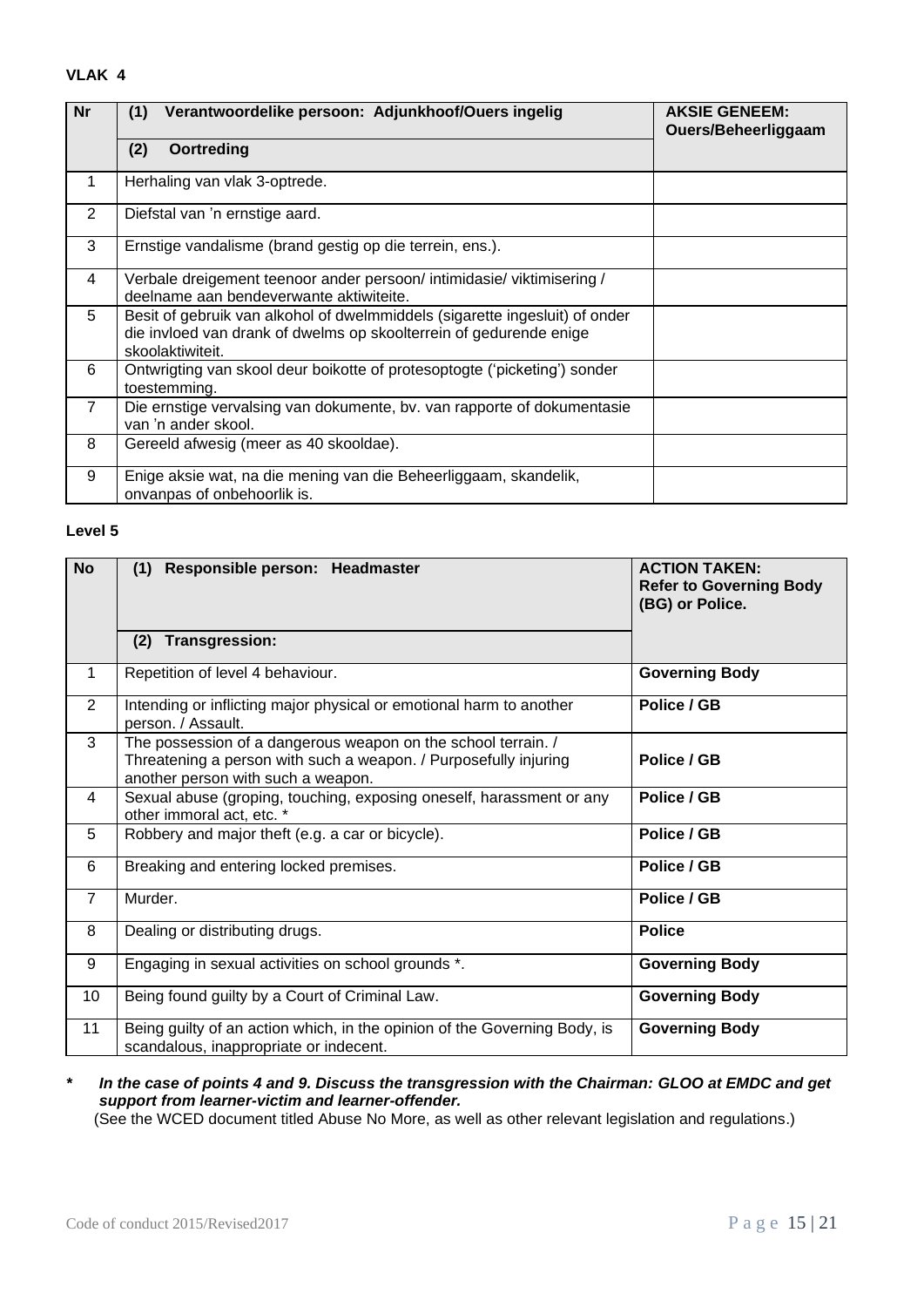#### *Conduct in terms of Detention (where applicable):*

- 1) Ondertekende briefie (sien onder) terug aan onderwyser vanaf graadhoof.<br>2) Indien detensie: onderwyser gooi in detensie-"posbus" (kartondoos met gle
	- 2) Indien detensie: onderwyser gooi in detensie-"posbus" (kartondoos met gleuf) op plek in personeelkamer.
- 3) Detensiebestuurder stel lys op. Dan:
	- *(a) The detention list is given to the learners on the Tuesday preceding the Friday. A list of names of all those in detention is placed on the notice board.*
	- *(b) Detention is not negotiable. Everybody will sit except in the case of serious injuries or family crises.*
	- *(c) Detention 3 (18 POINTS): A standard letter to the parents explaining the consequences of further detention.*
	- *(d) Detention 4 (24 POINTS): Parent and learner appear before a panel of educators. In the case of academic transgressions, a plan of academic support is arranged. Behaviour transgressions are discussed.*
	- *(e) Detention 5 (30 POINTS): A letter of warning from the Governing Body outlining the consequences of further detentions.*
	- *(f) Detention 6 (36 POINTS): The learner appears before the Governing Body in the case of serious misconduct; possible suspension for a period of 1-7 days. This rests on the discretion of the Headmaster.*
	- *(g) Any form of intervention must be indicated on the white card.*
	- *(h) Final warnings and Governing Body procedures must be indicated on the detention record.*
	- *(i) Detention is for three hours, from 14:00-17:00 on a Friday.*
	- *(j) All staff members do duty in alphabetical order as the needs arise.*
	- *(k) Detention consists of mandatory worksheets / cleaning duty / PT / miltary drill skills. (The teacher, depending on his/her ability, chooses from these possibilities.)*

| HJS: GRAADHOOFVERWYSING / PBHS: GRADE HEAD REFERENCE |                     |  |
|------------------------------------------------------|---------------------|--|
|                                                      |                     |  |
|                                                      | Signature:          |  |
| Date:                                                | Period no.: $\dots$ |  |
| Transgression: Code                                  |                     |  |
| Recommendation: <i>†</i> Detention † Reprimand       |                     |  |
|                                                      |                     |  |
|                                                      |                     |  |
|                                                      |                     |  |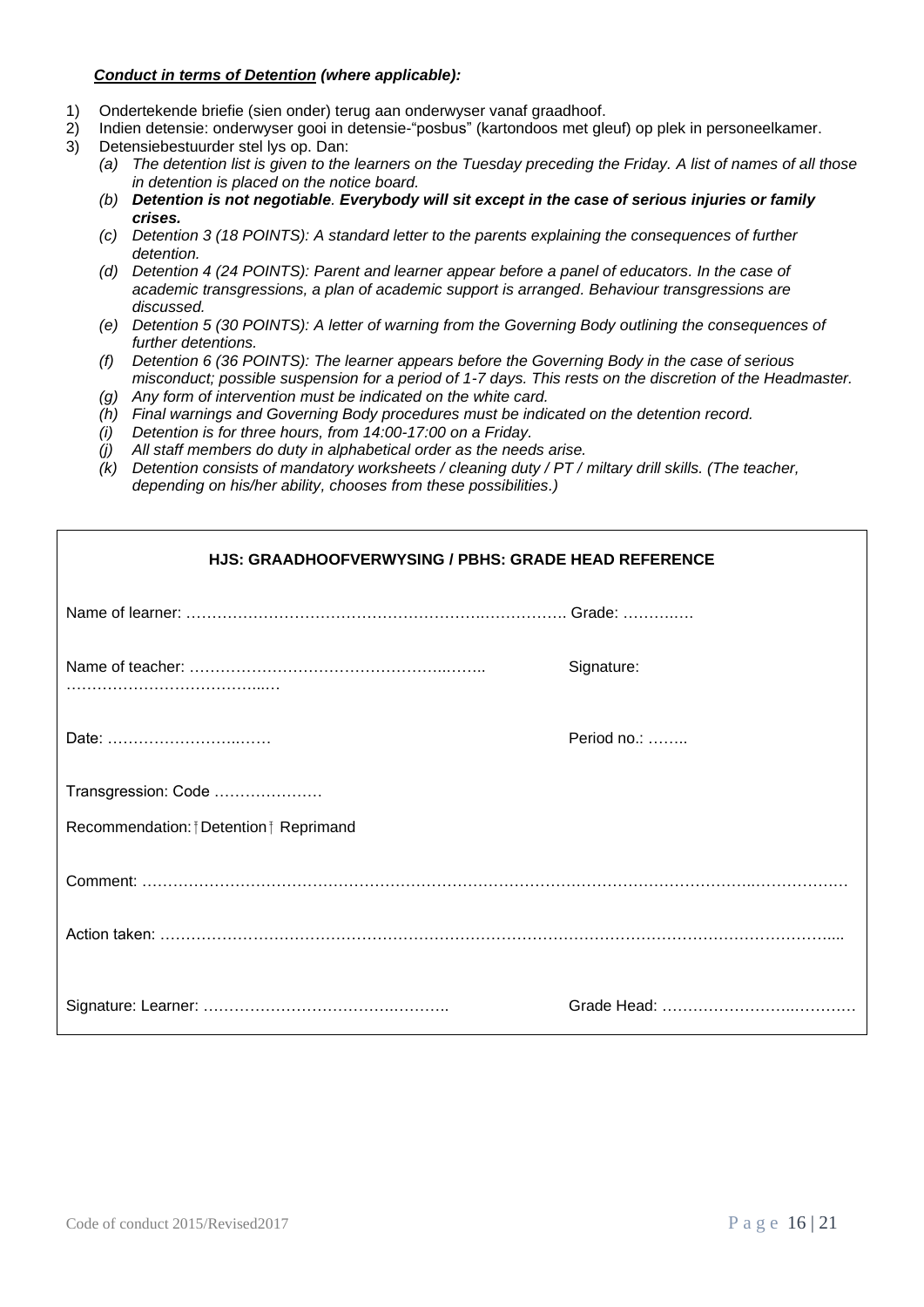#### **ERNSTIGE WANGEDRAG**

Uittreksel : Die "Wes-Kaapse Provinsiale Wet op Skoolonderwys", 1997 (Wet 12 van 1997), [Algehele Handleiding vir die Skorsing en Uitsetting van Leerders uit Openbare Skole] (uitsluitend openbare skole waar daar na skole verwys word in terme van die Kinderwet, 1983 (Wet 74 van 1983) en/of die Wet op Kriminele Prosedure, 1977 (Wet 51 van 1977)) in Omsendbrief 0030/99 - Die Provinsiale Administrasie, Wes-Kaap Onderwysdepartement.

Die Beheerliggaam mag, ná 'n regverdige verhoor, 'n leerder skors of uitsetting aanbeveel by die Hoof van Onderwys, indien 'n leerder skuldig bevind word aan ernstige wangedrag.

#### **WOORDOMSKRYWING**

In hierdie regulasies het 'n woord of uitdrukking waaraan 'n betekenis in die Wet geheg is, die betekenis aldus daaraan geheg en, tensy uit die samehang anders blyk, beteken -

| "beheerliggaam":    | die Beheerliggaam van die skool soos beoog in artikel 16(1) van die Wet;                                       |  |
|---------------------|----------------------------------------------------------------------------------------------------------------|--|
| "Departementshoof": | die hoof van die onderwysdepartement in die Wes-Kaapprovinsie;                                                 |  |
| "die Wet":          | die Suid-Afrikaanse Skolewet, 1996 (Wet 84 van 1996);                                                          |  |
| "leerder":          | 'n leerder soos omskryf in artikel 1 van die Wet;                                                              |  |
|                     | "Lid van die Uitvoerende Raad": die Lid van die Uitvoerende Raad verantwoordelik vir onderwys in die provinsie |  |
|                     | Wes-Kaap:                                                                                                      |  |
| "ouer":             | 'n ouer soos omskryf in artikel 1 van die Wet;                                                                 |  |
| "prinsipaal":       | 'n prinsipaal soos omskryf in artikel 1 van die Wet;                                                           |  |
| "skool":            | 'n openbare skool wat 'n koshuis insluit;                                                                      |  |
| "skorsing":         | die tydelike verbod op 'n leerder om 'n skool by te woon;                                                      |  |
| "uitsetting":       | die permanente verbod op 'n leerder om 'n skool by te woon.                                                    |  |

#### **ERNSTIGE WANGEDRAG**

#### **Behoudens die bepalings van die Wet is 'n skoolleerder:**

- (a) wat deur 'n hof skuldig bevind is aan 'n misdryf en gevangenisstraf opgelê is sonder die keuse van 'n boete; of
- (b) wat bedwelmende drank of ander dwelmmiddels op die skoolterrein of tydens 'n skoolaktiwiteit gebruik of in besit het; of
- (c) wat hom skuldig gemaak het aan aanranding, diefstal of onsedelike gedrag; of
- (d) wat herhaaldelik sonder verlof van die skool en/of klasse afwesig is; of
- (e) wat hom, na die mening van die Beheerliggaam, op 'n skandelike, onbehoorlike of onbetaamlike wyse gedra,

#### **skuldig aan ernstige wangedrag.**

Vir alle leerders in HJS sluit Punt (e) hierbo die volgende in:

- baklei, vloek of hom vals identifiseer;
- medeskoliere of personeel dreig;
- hom skuldig maak aan rassisme of onaanvaarbare/nadelige graffiti;
- beskadiging of vernietiging van skooleiendom of dié van enige persoon van die skool se gemeenskap;
- herhaaldelik die skoolreëls of Gedragskode van die skool oortree;
- om hom/haarself so te gedra dat dit volgens die opinie van die beheerliggaam onaanvaarbaar is.

#### Sien ook vlakke 4 en 5 van Afdeling D.

Behoudens die bepalings van die Wet kan 'n leerder by 'n skool, indien hy ná 'n regverdige verhoor aan ernstige wangedrag soos in subregulasie (1) bedoel, skuldig bevind is, deur die Beheerliggaam van die skool geskors word, of deur die Departementshoof uit die skool gesit word.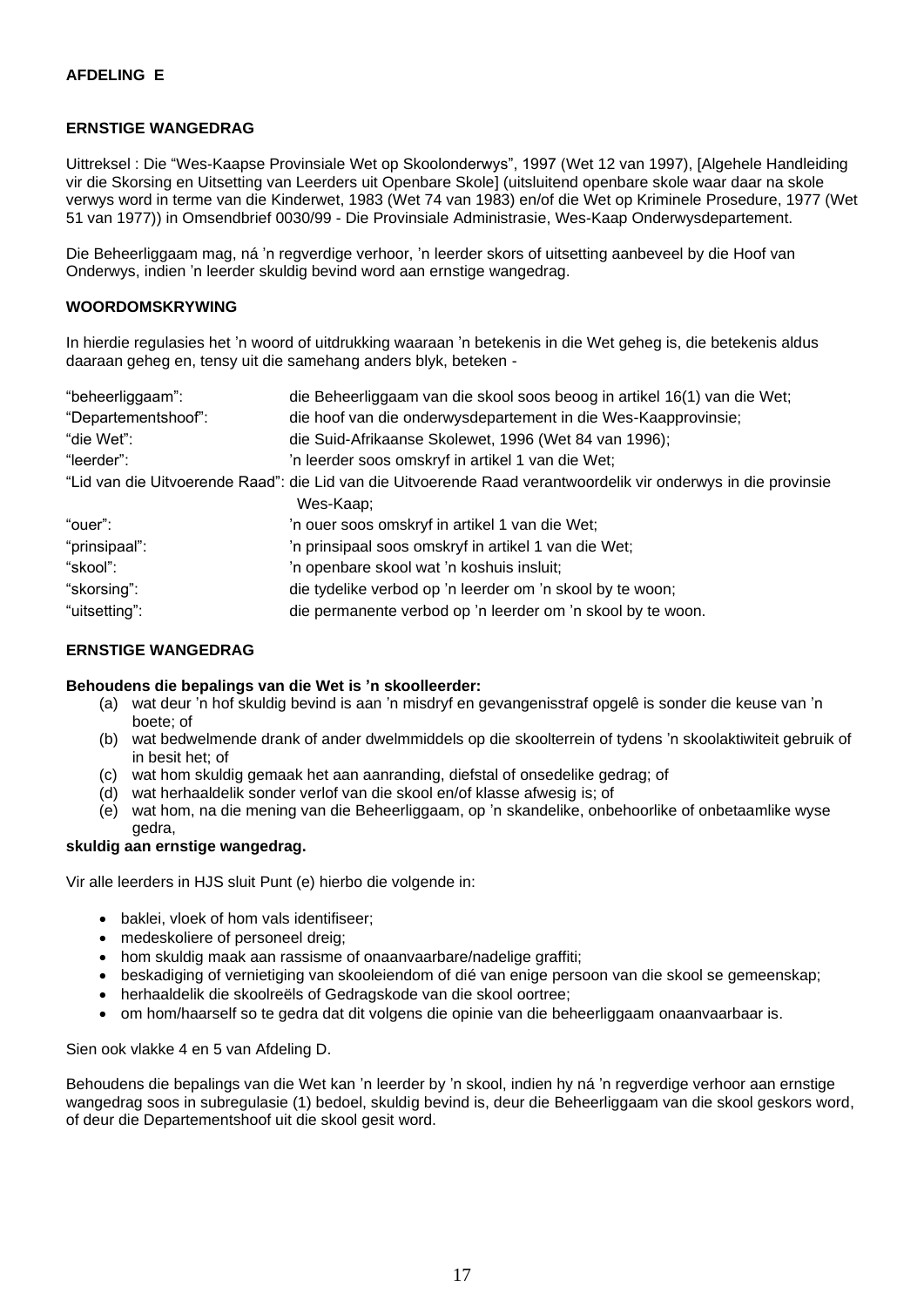## **SKORSING EN UITSETTING VAN LEERDERS**:

- (1) Waar dit onder die aandag van die Beheerliggaam kom dat die gedrag van 'n leerder sodanig is dat dit ingevolge regulasie 2(1) as ernstige wangedrag beskou kan word, welke gedrag afbreuk sal doen aan die belange van die skool indien daar nie dissiplinêre maatreëls toegepas word nie, moet die Beheerliggaam:
	- (a) die leerder asook sy of haar ouer(s) skriftelik van die klag van wangedrag in kennis stel;
	- (b) 'n vergadering van die beheerliggaam belê waartydens aan die betrokke leerder en/of sy ouers(s) of verteenwoordiger die geleentheid gebied word om mondelinge of skriftelike vertoë te rig waarom die leerder nie geskors of uitgesit behoort te word nie; en
	- (c) na die aanhoor van die vertoë besluit of die leerder vir 'n tydperk van hoogstens een week geskors moet word as 'n korrektiewe maatreël, of besluit om by die Departementshoof aan te beveel dat die leerder uit die skool gesit word.
- (2) Waar 'n beheerliggaam by die Departementshoof aanbeveel dat 'n leerder uit die skool gesit word, word sodanige leerder nie toegelaat om die skool by te woon nie, in afwagting van 'n beslissing deur die Departementshoof in hierdie verband.
- (3) Waar 'n beheerliggaam besluit om by die Departementshoof aan te beveel dat 'n leerder uit die skool gesit word, moet die ouer(s) van die leerder skriftelik dienooreenkomstig ingelig word met 'n opgaaf van redes vir die besluit en die volgende dokumente binne 14 dae na die datum van die besluit aan die Departementshoof voorgelê word:
	- (a) 'n volledige verslag van die omstandighede wat tot die besluit aanleiding gegee het;
	- (b) die notule van die vergadering waartydens die besluit geneem is; en
	- (c) enige skriftelike vertoë van die leerder/ouer(s)/verteenwoordiger.
- (4) Die Departementshoof moet binne 14 dae na ontvangs van die dokumente in subregulasie (3) bedoel, besluit of die leerder uit die skool gesit of tot die skool hertoegelaat moet word en sodanige besluit moet onmiddellik skriftelik aan die beheerliggaam en ouer(s) bekend gemaak word.

## **VOORPROSEDURIËLE SKORSING**

#### **Wysiging van artikel 9 van Wet 84 van 1996, soos gewysig deur artikel 7 van Wet 48 van 1999.**

- 2. Artikel 9 van die Suid-Afrikaanse Skolewet, 1996, word hierby gewysig deur (a) subartikel (1) deur die volgende subartikels te vervang:
	- (1) [Behoudens hierdie Wet en enige toepaslike provinsiale wet, kan die] Die B*eheerliggaam* [ van `n openbare skool] kan, [ná `n regverdige verhoor,] op redelike gronde en as 'n voorsorgmaatreël, `n *leerder* wat vermoedelik ernstige wangedrag gepleeg het, skors van bywoning van die *skool* [\_\_\_]
		- (a) as `n korrektiewe maatreël vir 'n tydperk wat nie een week te bowe gaan nie; of
		- (b) in oorleg met die *Departementshoof*, in afwagting van `n beslissing deur die *Departementshoof* of die *leerder* uit die *skool* gesit moet word.]

, maar mag sodanige skorsing opdwing slegs nadat die *leerder* `n redelike geleentheid gebied is om vertoë in verband met sodanige skorsing aan hom te rig.

- (1A) `n *Beheerliggaam* moet binne sewe skooldae ná die skorsing van `n *leerder* dissiplinêre verrigtinge teen sodanige *leerder* hou op die wyse in artikel 8 beoog.
- (1B) Indien dissiplinêre verrigtinge nie binne sewe skooldae na die skorsing van `n *leerder* gehou word nie, moet die B*eheerliggaam* die goedkeuring van die *Departementshoof* verkry vir die voortsetting van die skorsing van sodanige *leerder*.
- (1C) `n B*eheerliggaam* kan, nadat `n *leerder* gedurende die dissiplinêre verrigtinge in artikel 8 beoog, skuldig bevind is aan ernstige wangedrag –
	- (a) skorsing van sodanige *leerder* vir 'n tydperk van hoogstens sewe skooldae oplê, of enige ander sanksie in die Gedragskode van die *openbare skool* beoog; of
	- (b) `n aanbeveling aan die *Departementshoof* doen om sodanige *leerder* uit die *openbare skool* te sit.
- (1D) `n *Departementshoof* moet die aanbeveling van die B*eheerliggaam* in subartikel (1C)(b) bedoel oorweeg en moet besluit om die *leerder* uit die skool te sit al dan nie binne 14 dae na ontvangs van sodanige aanbeveling.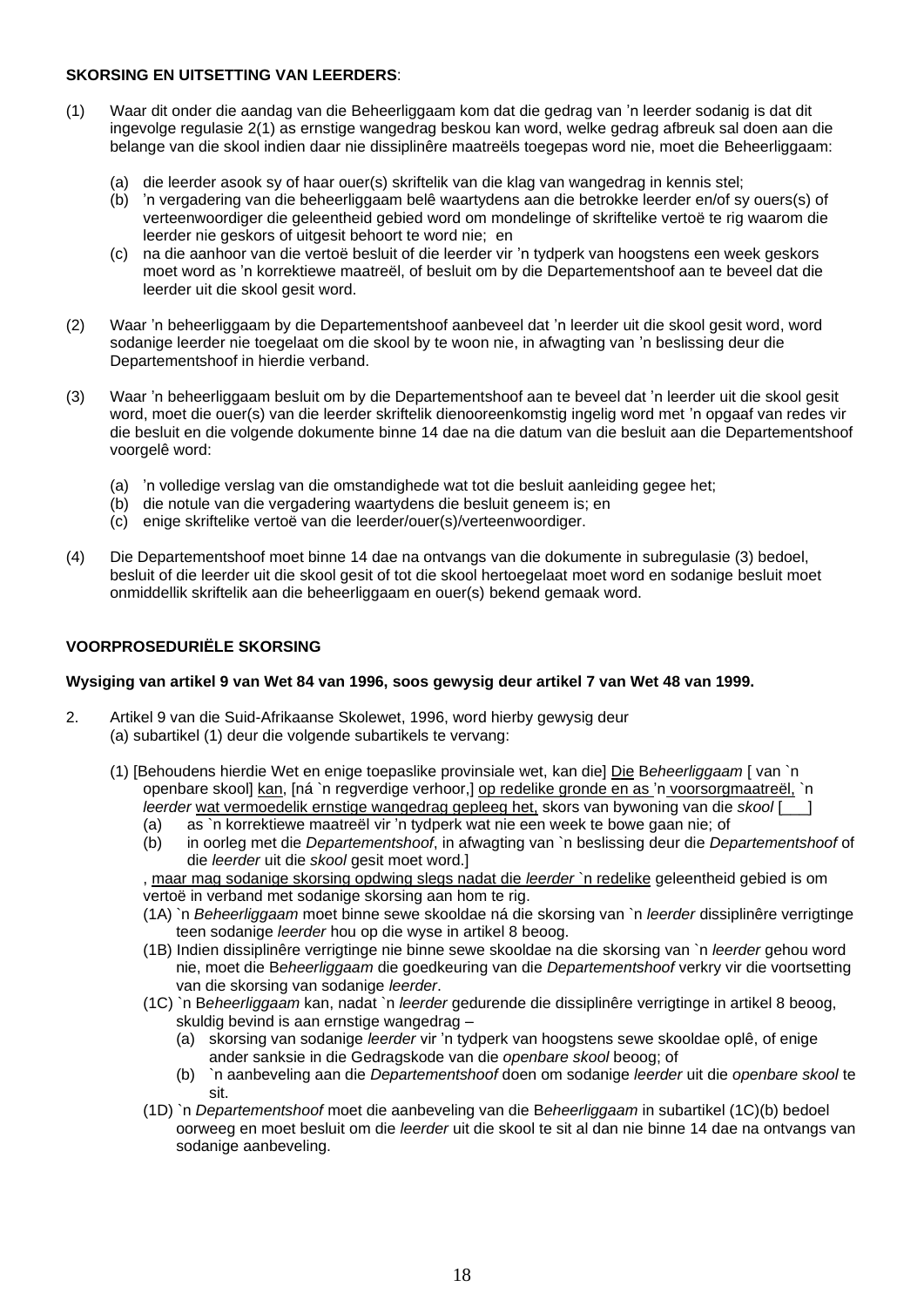- (1E) `n *Beheerliggaam* kan die skorsing van `n *leerder* oplê of verleng vir `n tydperk van hoogstens 14 dae hangende die *Departementshoof* of sodanige *leerder* uit die *openbare skool* gesit moet word al dan nie.":
	- (a) subartikel (2) deur die volgende subartikel te vervang:
		- (2) [Behoudens enige toepaslike provinsiale wet, mag] `n *Leerder* by `n op*enbare skool* mag uit die skool gesit word slegs
			- deur die *Departementshoof*; en
			- indien hy of sy nà [**'n regverdige verhoor**] dissiplinêre verrigtinge in artikel 8 beoog,
			- skuldig bevind is aan ernstige wangedrag."
	- (b) subartikel (4) deur die volgende subartikel te vervang:
		- (4) 'n *Leerder* of die *ouer* van 'n *leerder* wat uit 'n *openbare skool* gesit is, kan binne 14 dae na ontvangs van die kennisgewing van uitsetting teen die beslissing van die *Departementshoof* appèl aanteken by die *Lid van die Uitvoerende Raad" ;* en
	- (c) die volgende subartikels by te voeg:
		- (6) 'n *Leerder* wat appèl aangeteken het op die wyse in subartikel (4) bedoel, moet toegang tot onderwys verleen word op die wyse deur die *Departementshoof* bepaal, hangende die uitkoms van die appèl.
		- (7) Die d*epartementshoof,* by die bepaling van die wyse van bywoning in subartikel (6) beoog –
			- (a) moet redelike maatreëls tref om die regte van ander *leerders* by die *openbare skool* te beskerm; en
			- (b) kan 'n alternatiewe metode oorweeg om onderwys te verskaf aan die *leerder* in subartikel (6) beoog.
		- (8) Indien die *Departementshoof* besluit om nie 'n *leerder* uit die skool te sit soos in subartikel (2) beoog nie, kan die *Departementshoof*, in oorleg met die beheerliggaam, 'n gepaste straf aan die *leerder* oplê.
		- (9) Indien die *Departementshoof* besluit om nie straf aan die *leerder* op te lê nie, moet die *Departementshoof* die aangeleentheid na die *beheerliggaam* terugverwys vir alternatiewe straf ingevolge die Gedragskode in artikel 8 beoog, uitgesluit.
		- (10) Die *Beheerliggaam* moet die straf in subartikel (8) beoog, implementeer.

## **APPÈL:**

Enige appèl deur die leerder of die ouer(s) van die leerder teen die besluit van die Departementshoof moet binne 10 dae nadat die skriftelike kennisgewing van sodanige besluit ontvang is, by die Lid van die Uitvoerende Raad aangeteken word en die beslissing van die Lid van die Uitvoerende Raad is finaal.

#### **GEVOLGE VAN UITSETTING**

- (1) Waar daar besluit word om 'n leerder wat aan verpligte skoolbywoning onderhewig is, uit te sit, moet die Departementshoof reëlings tref vir die plasing van sodanige leerder by 'n alternatiewe skool.
- (2) Enige leerder wat nie aan verpligte skoolbywoning onderhewig is nie en wat weens ernstige wangedrag uit 'n skool gesit is, moet die geleentheid gebied word om die finale eksamen van die jaar waarin hy uit die skool gesit is, af te lê: met dien verstande dat sodanige leerder die eksamen aflê in 'n lokaal apart van die leerders van die skool wat hy bygewoon het ten tyde van sy uitsetting.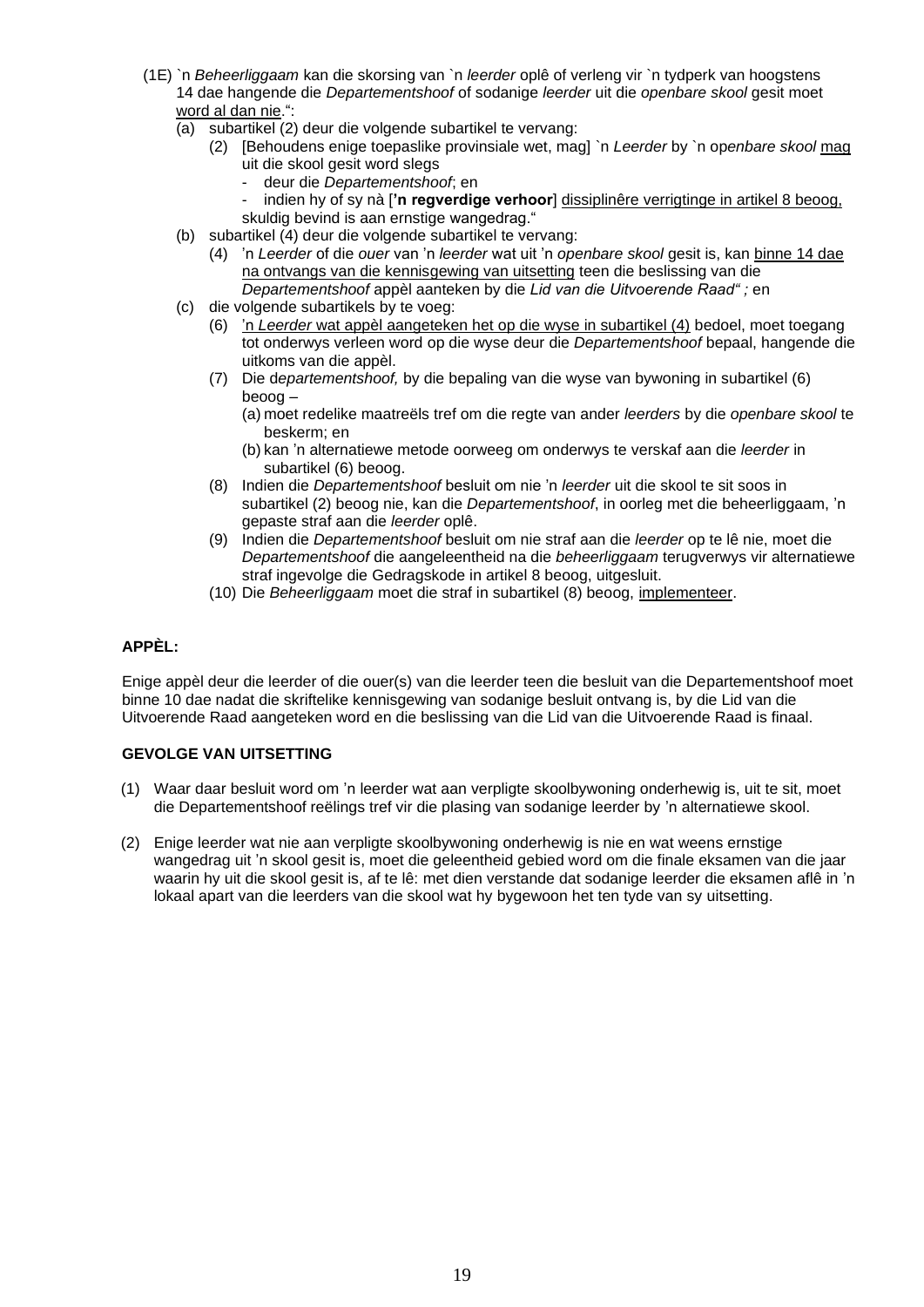#### **AFDELING F: ALGEMEEN**

- 1. VERLOOP van dissiplinêre prosedure
	- (1) Die Voorsitter verwelkom almal en stel die lede van die tribunaal bekend.
	- (2) Die Voorsitter hou die klagstaat, wat hy van die inisieerder ontvang, aan die beweerde oortreder voor.
	- (3) Die leerder word gevra om te pleit.
	- (4) *Skuldig:* oor na versagtend en verswarend; eers die leerder/verteenwoordigers, dan inisieerder.
	- (5) Voorsitter vra dan inisieerder vir 'n voorstel om 'n sanksie.
	- (6) Almal verlaat die vertrek sodat slegs die tribunaal oorbly om sanksie te delibereer.
	- (7) Leerder word ingeroep en sanksie opgelê.
	- (8) *Onskuldig:* Beide inisieerder en leerder kan getuies roep en bewyse lewer, met dien verstande dat getuies kruisondervra kan word deur beide partye en getuienis ondersoek kan word.
	- (9) Almal verlaat hierna die vertrek sodat net die tribunaal oorbly om die pleidooi op grond van gelewerde getuienis te oorweeg.
	- (10) Almal (inisieerder en leerder) word ingeroep en ingelig of die onskuldig-pleidooi aanvaar is.
	- (11) Skuldig: oor na versagtend en verswarend; eers die leerder/verteenwoordigers, dan inisieerder.
	- (12) Inisieerder vra dan vir 'n sanksie.
	- (13) Dan verlaat almal weer die vertrek sodat slegs die tribunaal oorbly om sanksie te delibereer.
	- (14) Leerder word ingeroep en sanksie opgelê.
	- (15) Leerder word ingelig van sy appèlregte, indien enige.
	- (16) Die Voorsitter sluit die vergadering.

## **AFSLUITING**

Hierdie Gedragskode is die uitdrukking van die wense van die totale skoolgemeenskap, t.w. opvoeders, leerder en ouers.

Dankie

.............................. C. van Schalkwyk

Voorsitter: SBL